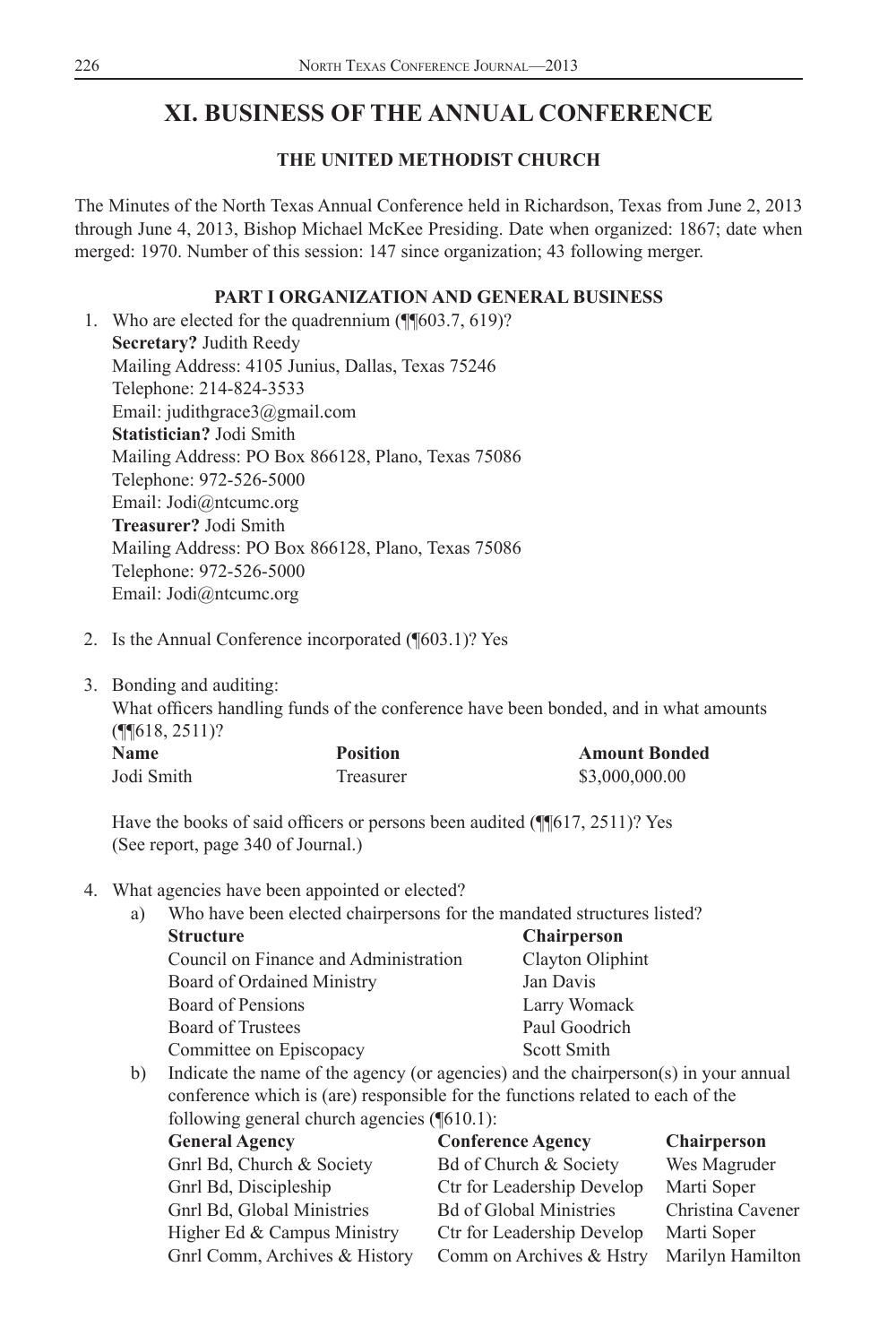Gnrl Comm, Christian Unity & Inter-religious Concerns (Same) Nancy DeStefano Gnrl Comm, Religion & Race Com on Religion & Race April J Bristow UM Communications Communications Sheron Patterson c) Indicate the conference agencies and chairpersons which have responsibilities for the following functions:  **General Agency Name of Agency Chairperson** Criminal Justice & Mercy Min Ctr for Missional Outreach Larry George Disability Concerns Ctr for Missional Outreach Larry George Equitable Compensation Ctr for Leadership Develop Marti Soper Laity Board of Laity Linda Parks Native American Ministry Ethnic Local Ch Concerns Levy Laguardia Small Membership Churches, Ctr New Ch Dev/Cong Dev Jim Ozier d) Indicate the president or equivalent for the following organizations. **Organization** Name of Agency Chairperson Conf UMW United Methodist Women Becky Maddox Conf UMM United Methodist Men TBD Conf Council Youth Min Conf Council on Youth Min Taryn O'Brien Conf Cncl, YA Min Ctr for Leadership Development Marti Soper e) Have persons been elected for the following district boards and committees? Answer yes or no. (1) District Boards of Church Location & Building (¶2518)? Yes (2) Committees on District Superintendency (¶669)? Yes (3) District Committees on Ordained Ministry (¶666)? Yes f) What other councils, boards, commissions, or committees have been appointed or elected in the annual conference?  **Structure Chairperson** Core Leadership Team Bishop Michael McKee Adv Bd Prop & Liab Ins Scott Smith Com Episcopal Residence Com on Memoirs Rebecca Grogan Com on Standing Rules Jodi Smith Conf Nominating Com Linda Parks Com Courtesy & Resolutions Jackye Waiters-Lee

- 5. Have the secretaries, treasurers, and statisticians kept and reported their respective data in accordance to the prescribed formats? (¶606.8)? Yes
- 6. What is the report of the statistician? (See report, page 403 of Journal.)
- 7. What is the report of the treasurer? (See report, page 336 of Journal.)
- 8. What are the reports of the district superintendents as to the status of the work within their districts? (See report, page 336, of Journal.)
- 9. What is the schedule of minimum base compensation for clergy for the ensuing year (¶¶342, 625.3)?

 2014 Minimum Equitable Compensation (including travel and utilities) for members of the North Texas Conference serving full time is set at \$44,770. The years-of-service allowance shall be \$100 per service year after 5 years and up to 10 years. The Minimum Equitable Compensation for local pastors serving full time is set at \$39,534 for 5 years service or less and \$39,634 for six years or more. See Legislative Actions, Report of Commission on Equitable Compensation.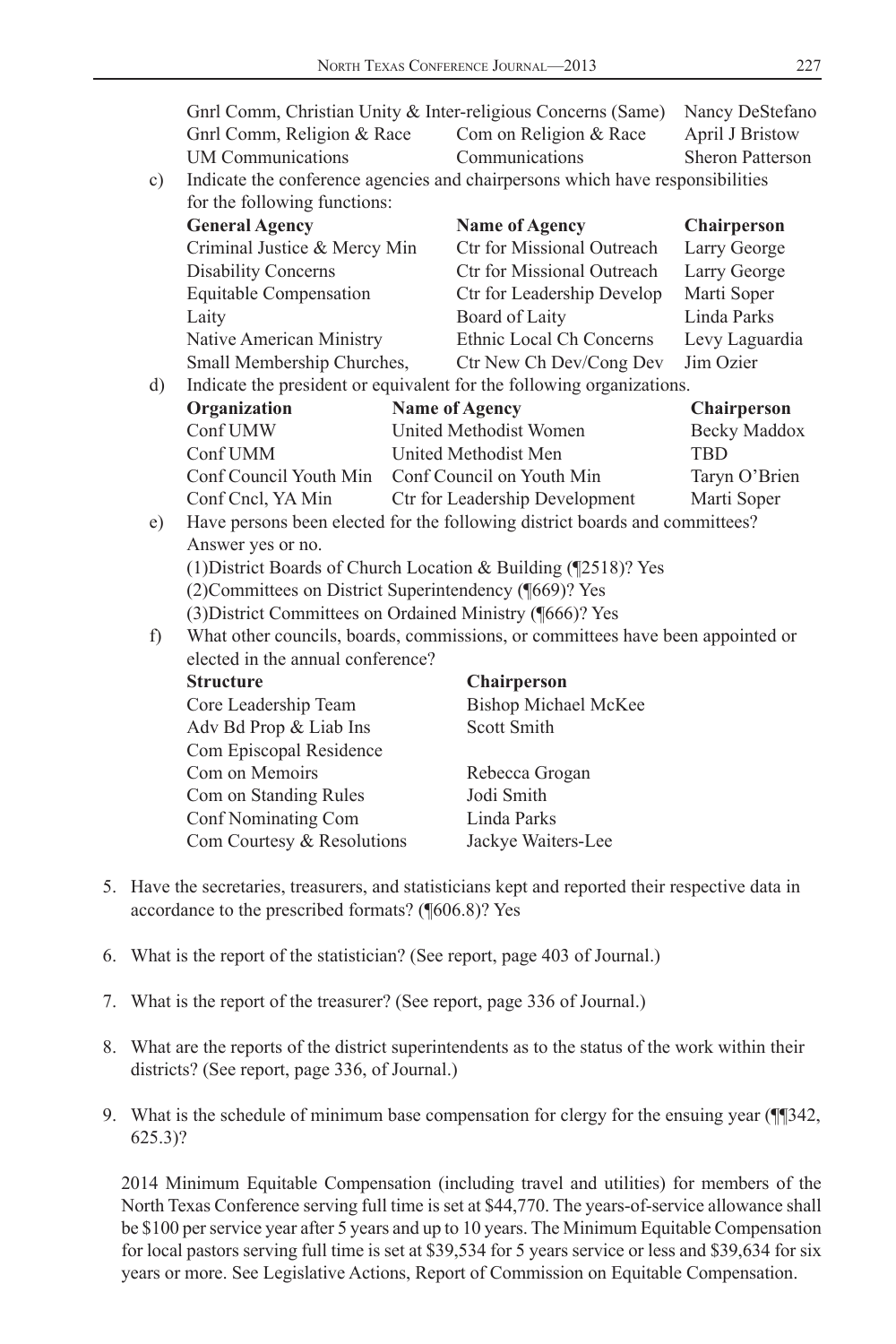- 10. What amount has been apportioned to the pastoral charges within the conference to be raised for the support of the district superintendents for the ensuing year (¶614.1a)? \$543,728
- 11. a) What amount has been apportioned to the pastoral charges within the conference to be raised for the support of the pension and benefit programs of the conference for the ensuing year (¶¶614.1d, 1507)? \$2,146,350
	- b) What are the apportionments to this conference for the ensuing year?

| (1) | For the World Service Fund?                   | \$1,767,764 |
|-----|-----------------------------------------------|-------------|
| (2) | For the Ministerial Education Fund?           | \$606,900   |
| (3) | For the Black College Fund?                   | \$242,076   |
|     | (4) For the Africa University Fund?           | \$54,172    |
| (5) | For the Episcopal Fund?                       | \$516.183   |
| (6) | For the General Administration Fund?          | \$213,335   |
|     | For the Interdenominational Cooperation Fund? | \$3,447,871 |

- 12. What are the findings of the annual audit of the conference treasuries? (See report, page 340 of Journal)
- 13. Conference and district lay leaders (¶¶603.9, 659):
	- a) Conference lay leader: Name: Linda Parks
	- b) Associate conference lay leaders: Henry Lessner
	- c) District and associate district lay leaders: Melba Harris (EA), Billy Ratcliff (ME), Alfred White (NC), Tom Busby (NW)

#### 14. List local churches which have been:

a) Organized or continued as New Church Starts or Mission Congregations (¶259,1-4, continue to list congregations here until listed in questions 14.c, d, or e)

|    | <b>Church Name</b>                   |                                                                                           |                       | <b>District</b> | <b>Date Founded</b>   |
|----|--------------------------------------|-------------------------------------------------------------------------------------------|-----------------------|-----------------|-----------------------|
|    | Falls Chapel                         |                                                                                           |                       | Northwest       | 2009                  |
|    |                                      | Union Coffee Shop-anchored by University Park                                             |                       | Metro           | 2012                  |
|    | Connections-daughter of FUMC Paris   |                                                                                           |                       | East            | 2012                  |
|    |                                      | African Immigrant Faith Community, Grace Dallas                                           |                       | Metro           | 2011                  |
|    |                                      | Munger Place Church-daughter of Highland Park                                             |                       | Metro           | 2010                  |
|    |                                      | St. Andrew Frisco-daughter of St. Andrew                                                  |                       | North Central   | 2010                  |
|    |                                      | Cross Way-daughter of Grace Avenue Frisco                                                 |                       | North Central   | 2010                  |
|    |                                      | North Central Korean-daughter of Korean Central                                           |                       | North Central   | 2011                  |
|    | Living Life-daughter of FUMC Allen   |                                                                                           |                       | North Central   | 2011                  |
|    | The Journey-daughter of FUMC Rowlett |                                                                                           |                       |                 | North Central<br>2011 |
|    |                                      | Melissa-daughter of McKinney FUMC                                                         |                       | North Central   | 2011                  |
|    |                                      | New Day Faith Community,-mission, FUMC Rowlett North Central                              |                       |                 | 2011                  |
| b) |                                      | Satellite congregations (¶259.5-10, continue to list here until listed in questions 14.c, |                       |                 |                       |
|    | $d,$ or $e)$                         |                                                                                           |                       |                 |                       |
|    | <b>Church Name</b>                   |                                                                                           |                       | <b>District</b> | <b>Date Founded</b>   |
|    | None                                 |                                                                                           |                       |                 |                       |
|    | c) Chartered                         |                                                                                           |                       |                 |                       |
|    | <b>Church Name</b>                   |                                                                                           |                       | <b>District</b> | <b>Date Chartered</b> |
|    | The Village Fellowship               |                                                                                           |                       | Metro           | 4/14/2013             |
|    | d) Merged (¶[2546, 2547)             |                                                                                           |                       |                 |                       |
|    |                                      | (1) United Methodist with United Methodist                                                |                       |                 |                       |
|    | <b>Name of First</b>                 | <b>Name of Second</b>                                                                     | <b>Name of Merged</b> |                 | Date                  |
|    | Church                               | Church                                                                                    | <b>Church</b>         |                 | Merged                |
|    | Bogata                               | Rosalie                                                                                   | Bogata                |                 | 7/1/12                |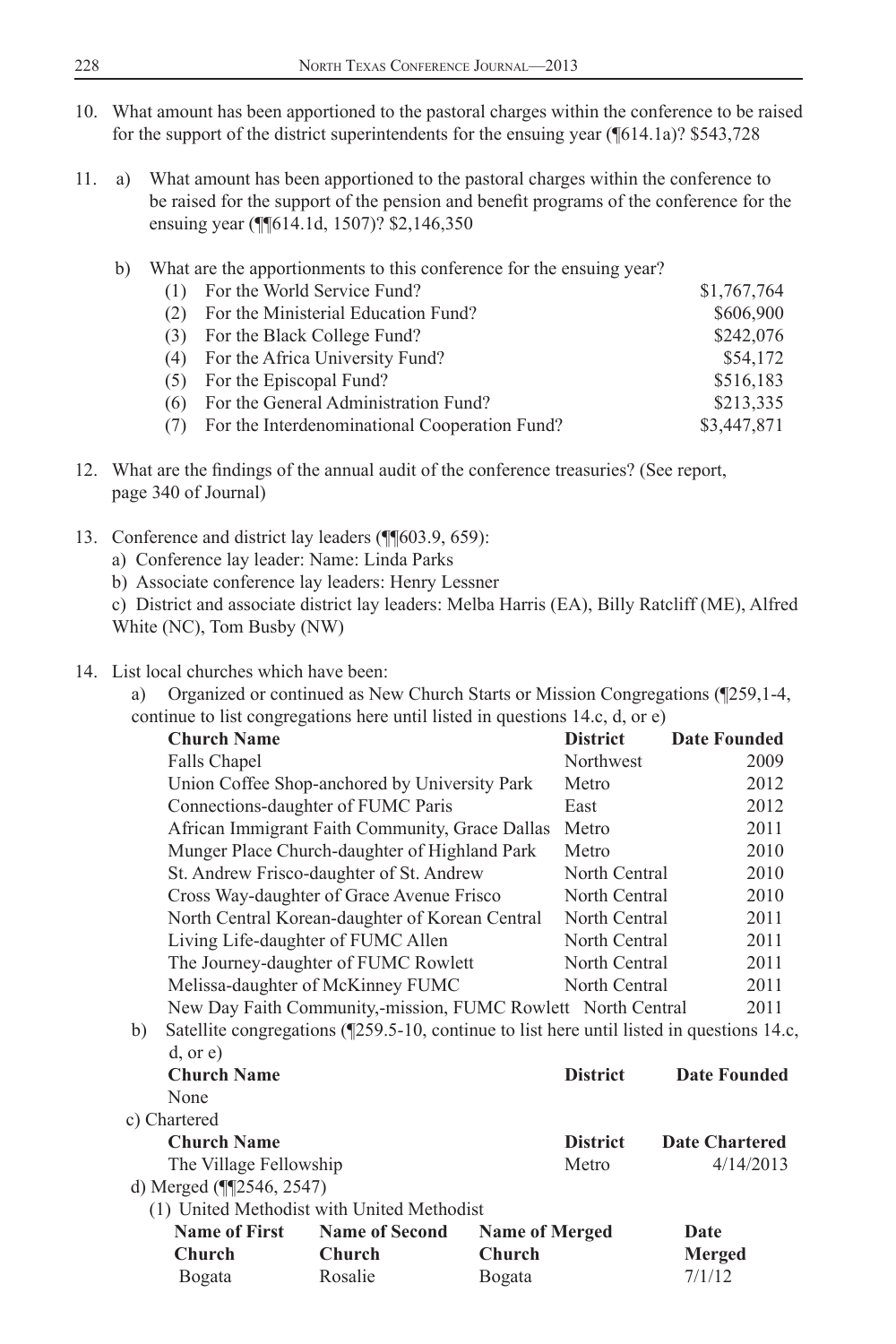|     | Holliday           | Dallas Korean                           | Dundee        | Good Seed                                                                       | Holliday      | Christ Ch of North Texas  | 7/1/12<br>1/1/13                                                                        |
|-----|--------------------|-----------------------------------------|---------------|---------------------------------------------------------------------------------|---------------|---------------------------|-----------------------------------------------------------------------------------------|
|     |                    |                                         |               | (2) Other mergers (indicate denomination)                                       |               |                           |                                                                                         |
|     |                    | <b>Name of First</b>                    |               | <b>Name of Second</b>                                                           |               | <b>Name of Merged</b>     | Date                                                                                    |
|     | <b>Church</b>      |                                         | <b>Church</b> |                                                                                 | <b>Church</b> |                           | <b>Merged</b>                                                                           |
|     | None               |                                         |               |                                                                                 |               |                           |                                                                                         |
|     |                    |                                         |               |                                                                                 |               |                           | e) Discontinued or abandoned (¶[229, 341.2, 2549) (State which for each church listed.) |
|     |                    | (1) New Church Start $(\sqrt{259.2,3})$ |               |                                                                                 |               |                           |                                                                                         |
|     |                    | <b>Church Name</b>                      |               | <b>District</b>                                                                 |               | Location                  | <b>Date Closed</b>                                                                      |
|     |                    | None                                    |               |                                                                                 |               |                           |                                                                                         |
|     | (2)                |                                         |               | Mission Congregation (¶259.1a)                                                  |               |                           |                                                                                         |
|     |                    | <b>Church Name</b>                      |               | <b>District</b>                                                                 |               | Location                  | <b>Date Closed</b>                                                                      |
|     |                    | None                                    |               |                                                                                 |               |                           |                                                                                         |
|     | (3)                | Satellite Congregation                  |               |                                                                                 |               |                           |                                                                                         |
|     |                    | <b>Church Name</b>                      |               | <b>District</b>                                                                 |               | Location                  | <b>Date Closed</b>                                                                      |
|     |                    | None                                    |               |                                                                                 |               |                           |                                                                                         |
|     | (4)                |                                         |               | Chartered Local Church (¶259.5)                                                 |               |                           |                                                                                         |
|     |                    | <b>Church Name</b>                      |               | <b>District</b>                                                                 |               | Location                  | <b>Date Closed</b>                                                                      |
|     |                    | Princeton                               |               | North Central                                                                   |               | Princeton                 | 12/31/12                                                                                |
|     |                    | Hail                                    |               | East                                                                            |               | Hail                      | 6/3/13                                                                                  |
|     |                    | f) Relocated and to what address        |               |                                                                                 |               |                           |                                                                                         |
|     |                    | <b>Church Name</b>                      |               | <b>District</b>                                                                 |               | Location                  | <b>Date Relocated</b>                                                                   |
|     |                    | None                                    |               |                                                                                 |               |                           |                                                                                         |
|     |                    |                                         |               | g) Changed name of church? (Example: "First" to "Trinity")                      |               |                           |                                                                                         |
|     |                    | <b>Former Name</b>                      |               |                                                                                 |               | <b>New Name</b>           | <b>District</b>                                                                         |
|     |                    | None                                    |               |                                                                                 |               |                           |                                                                                         |
|     |                    |                                         |               | h) Transferred this year into this conference from other United Methodist       |               |                           |                                                                                         |
|     |                    |                                         |               | conference(s) and with what membership $(\P\P 41, 260)$ ?                       |               |                           |                                                                                         |
|     |                    | <b>Name</b>                             |               | Membership                                                                      |               | <b>Sending Conference</b> |                                                                                         |
|     |                    | None                                    |               |                                                                                 |               |                           |                                                                                         |
|     |                    |                                         |               | i)What cooperative parishes in structured forms have been established? ([206.b) |               |                           |                                                                                         |
|     |                    | <b>Parish Name</b>                      |               | <b>Charge Name</b>                                                              |               | <b>Church Name</b>        | <b>District</b>                                                                         |
|     |                    | None                                    |               |                                                                                 |               |                           |                                                                                         |
|     |                    |                                         |               | j) What other changes have taken place in the list of churches?                 |               |                           |                                                                                         |
|     |                    | None                                    |               |                                                                                 |               |                           |                                                                                         |
|     |                    |                                         |               |                                                                                 |               |                           |                                                                                         |
|     |                    |                                         |               | 15. Are there Ecumenical Shared Ministries in the conference? (¶208)            |               |                           |                                                                                         |
|     | a)Federated church |                                         |               |                                                                                 |               |                           |                                                                                         |
|     | Name               |                                         |               | <b>District</b>                                                                 |               |                           | Other Denomination(s)                                                                   |
|     | b)Union Church     |                                         |               |                                                                                 |               |                           |                                                                                         |
|     | Name               |                                         |               | District                                                                        |               |                           | Other Denomination(s)                                                                   |
|     | c)Merged Church    |                                         |               |                                                                                 |               |                           |                                                                                         |
|     | Name               |                                         |               | District                                                                        |               |                           | Other Denomination(s)                                                                   |
|     | d)Yoked Parish     |                                         |               |                                                                                 |               |                           |                                                                                         |
|     | Name               |                                         |               | District                                                                        |               |                           | Other Denomination(s)                                                                   |
|     |                    |                                         |               |                                                                                 |               |                           |                                                                                         |
| 16. |                    |                                         |               | What changes have been made in district and charge lines?                       |               |                           |                                                                                         |
|     | Enloe              |                                         | becomes       |                                                                                 | $\sqrt{D}$ .  | Enloe/Ben Franklin<br>п.  |                                                                                         |

| Ben Franklin       | becomes | Enloe/Ben Franklin                |
|--------------------|---------|-----------------------------------|
| Como               | becomes | Como/Pine Forest                  |
| Pine Forest        | becomes | Como/Pine Forest                  |
| Salem-Kinser/Floyd | becomes | Salem-Kinser/Floyd/Campbell/Caney |
|                    |         |                                   |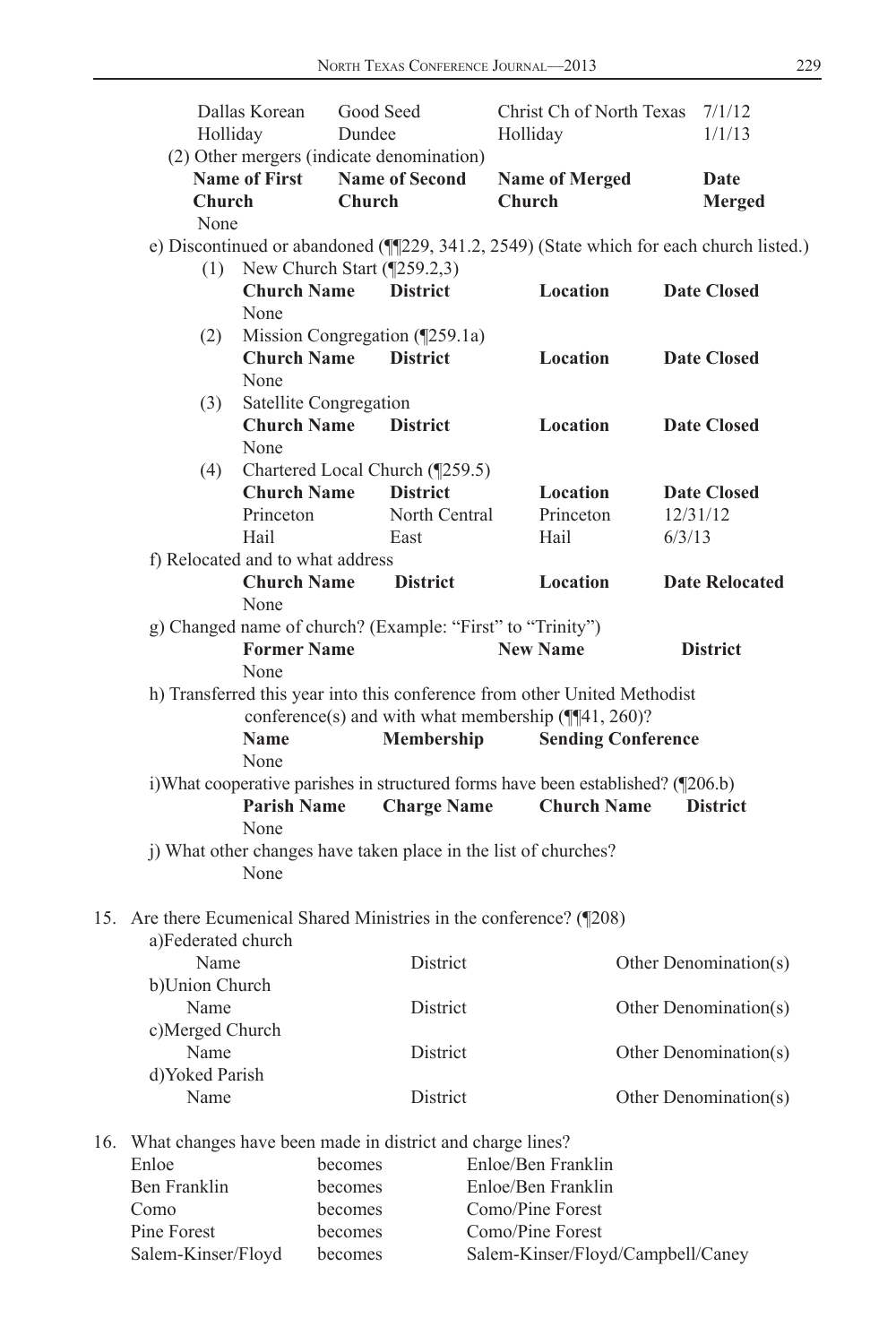| Campbell              | becomes | Salem-Kinser/Floyd/Campbell/Caney |
|-----------------------|---------|-----------------------------------|
| Caney                 | becomes | Salem-Kinser/Floyd/Campbell/Caney |
| Mt. Vernon            | becomes | Mt. Vernon/Saltillo/Old Saltillo  |
| Saltillo/Old Saltillo | becomes | Mt. Vernon/Saltillo/Old Saltillo  |
|                       |         |                                   |

#### **PART II PERTAINING TO ORDAINED AND LICENSED CLERGY**

(Note:  $A(v)$  notation following a question in this section signifies that the action or election requires a majority vote of the clergy session of the annual conference. If an action requires more than a simple majority, the notation  $(v \, 2/3)$  or  $(v \, 3/4)$  signifies that a two-thirds or three-fourths majority vote is required. Indicate credential of persons in Part II: FD, FE, PD, PE, and AM when requested.)

- 17. Are all the clergy members of the conference blameless in their life and official administration (¶¶604.4, 605.6)? Yes, except for those who know their name is on file in the Bishop's office.
- 18. Who constitute:
	- a) The Administrative Review Committee (¶636)? (**v**) Ben Shinn, Pat Beghtel-Mahle, Russell Floyd, Alternates: Ouida Lee, James Minor
	- b) The Conference Relations Committee of the Board of Ordained Ministry (¶635.1d)? Stan Copeland, April Johnson Bristow, Javier Escalera, Gretchen Toler-Debus, Pat Deal, Milton Guttierrez

#### 19. Who are the certified candidates  $(\P \P 310, 313, 314)$

a) Who are currently certified as candidates for ordained or licensed ministry?

| Name                   | <b>District</b> | <b>Certified</b> | $\cdots$ and we completely contained the complete set of the since $\alpha$ in the choice internet $\eta$ .<br>Name | <b>District</b> | <b>Certified</b> |
|------------------------|-----------------|------------------|---------------------------------------------------------------------------------------------------------------------|-----------------|------------------|
| <b>Scott Anderson</b>  | МE              | 2012             | Jana Jones                                                                                                          | МE              | 2013             |
| Jennifer Balcirak      | NC              | 2012             | Evelyn M. Kelly                                                                                                     | EA              | 2013             |
| Mark D. Beggs          | EA              | 2013             | Julie Klossner                                                                                                      | NC              | 2012             |
| Yvette Blair-Lavallais | МE              | 2013             | <b>Billy Arnold Lewis</b>                                                                                           | NC              | 2013             |
| Darlene Cain           | МE              | 2013             | Deana Beth Lowe                                                                                                     | EA              | 2012             |
| Majory Chikoore        | МE              | 2012             | Jerry B. Mahle                                                                                                      | NW              | 2005             |
| William (Bill) Coleman | EA              | 2013             | Susan Marshall                                                                                                      | МE              | 2007             |
| Tyler Ferguson         | NC              | 2011             | David Martin                                                                                                        | NC              | 2002             |
| Jacob Fields           | NC              | 2013             | Kim Meyers                                                                                                          | NC              | 2012             |
| Mike Flynn             | NC              | 2012             | Geoffrey Moore                                                                                                      | МE              | 2012             |
| Lucia French           | NE              | 2012             | Jenna Morrison                                                                                                      | NC              | 2010             |
| Marie Rose Fuhrken     | МE              | 2013             | Katie Newsome                                                                                                       | МE              | 2013             |
| Elizabeth Glass-Turner | EA              | 2013             | Eric Nichols                                                                                                        | NC.             | 2005             |
| <b>Beverly Gibson</b>  | МE              | 2012             | Gregg Parr                                                                                                          | NW              | 2012             |
| Jane Graner            | МE              | 2013             | Alex Pierce                                                                                                         | NW              | 2009             |
| Maria Dixon Hall       | МE              | 2009             | Camille Reeder                                                                                                      | NC              | 2012             |
| Karen Harris-Martinez  | NW              | 2013             | Ross Reynolds                                                                                                       | NC              | 2013             |
| Stefanie Hayes         | NC              | 2013             | M. Benjamin Rigsby                                                                                                  | МE              | 2013             |
| Patrick Hoffman        | МE              | 2013             | Michael (Joel) Scheller                                                                                             | NC              | 2013             |
| <b>Tracy Huselton</b>  | NC.             | 2013             | Sonya Shahan                                                                                                        | NC              | 2009             |
| Keum Hwang             | NС              | 2010             | Peggy Sham                                                                                                          | NC              | 2009             |
| Johnny "JB" Jackson    | МE              | 2013             | Kelly Keezel Shoenfelt                                                                                              | NC              | 2012             |
| Jacki Jamar            | EA              | 2011             | Doris Smith                                                                                                         | МE              | 2013             |
|                        |                 |                  | Joseph Surdacki                                                                                                     | NC              | 2012             |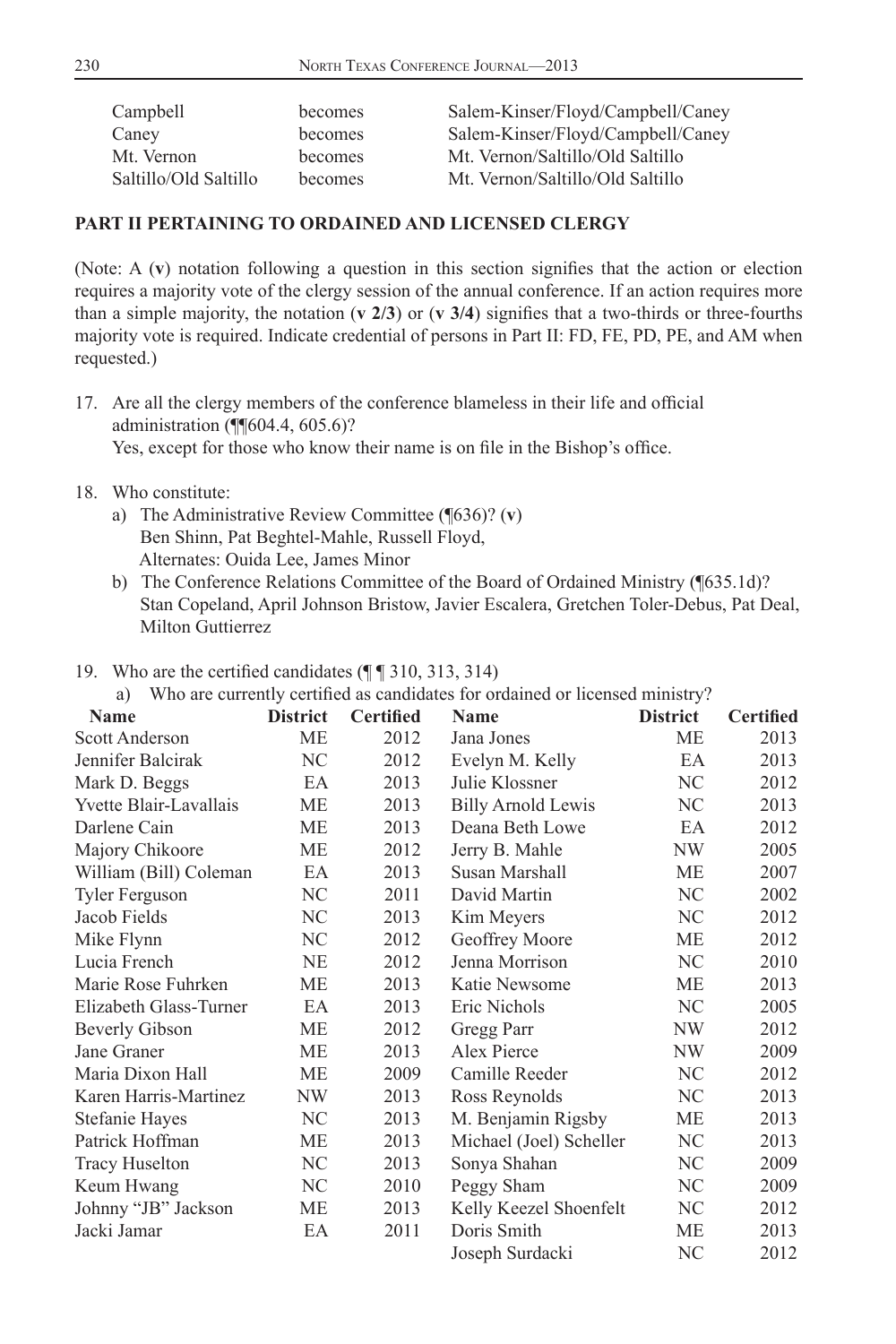| Gary Tahmahkera | NW.  |      | 2002 Rodney Ward | NC - | 2009 |
|-----------------|------|------|------------------|------|------|
| Lisa Test       | NC - |      | 2010 James Woods | NC   | 2013 |
| Son To          | NC.  | 2000 |                  |      |      |

 b) Who have had their candidacy for ordained or licensed ministry accepted by a District Committee on Ordained Ministry in another annual conference? (Include name of accepting conference.)

| <b>Name</b>             | Conference           | <b>Certified</b>      | Date Accepted                                                                            |
|-------------------------|----------------------|-----------------------|------------------------------------------------------------------------------------------|
| Don Moore (NC)          | <b>Central Texas</b> | 2012                  |                                                                                          |
| Dzung Quang Nguyen (NC) | West Michigan        | 2010                  |                                                                                          |
| Dong Kue Jee (ME)       | New Jersey           | 2012                  |                                                                                          |
|                         |                      |                       | c) Who have been discontinued as certified candidates for licensed or ordained ministry? |
| <b>Name</b>             | <b>District</b>      | <b>Date Certified</b> | <b>Date Discontinued</b>                                                                 |

| Archie C. Browne | МE  | 2005 | 2012 |
|------------------|-----|------|------|
| Doug King        | NW  | 2002 | 2012 |
| Reagan Lunn      | NC. | 2012 |      |
| Ricky McGee      | NW  | 2011 | 2012 |
| Cassie Newton    | NW  | 2005 | 2013 |
| Darian Pace      | МE  | 2001 | 2012 |
| Meng Top         | MЕ  | 1994 | 2012 |
| Les Wyatt        | NC. | 2011 |      |
|                  |     |      |      |

d) Who are certified candidates in this conference serving in other conferences? **Name District Date Certified Date Discontinued** 

20. Who have completed the studies for the license as a local pastor, are approved, but are not now appointed? (¶315—Indicate for each person the year the license was approved.):

| <b>Name</b>         | <b>District</b> | <b>Year License Approved</b> | <b>COSS Status</b>       |
|---------------------|-----------------|------------------------------|--------------------------|
| Nicole Benson       | МE              | 2007                         | *M. Div Perkins          |
| Evelyn Kelly        | EA              | 2013                         | Licensing School 2013    |
| Mary Martin         | NC.             | 2008                         | *M. Div., Perkins 2011   |
| Timothy Payne       | EA              | 2005                         | *M. Div., Perkins 2011   |
| Courtney Pinkerton  | <b>ME</b>       | 2009                         | *M. Div., Harvard        |
| Caleb Rangel        | МE              | 2011                         | Licensing School 2011    |
| Phil Stobaugh       | NC.             | 2011                         | 2nd year COSS, 5 classes |
| <b>Brady Waters</b> | NC.             | 2007                         | 2nd year COSS, 7 classes |

21. Who are approved and appointed as: (Indicate for each person the first year the license was awarded. Indicate what progress each has made in the course of study or the name of the seminary in which they are enrolled. Indicate with an asterisk those who have completed the five year course of study or the M.Div. (¶319.4)? PLEASE NOTE: Persons on this list must receive an episcopal appointment. (**v**)

a) Full-time local pastors? (¶318.1)

| <b>Name</b>            | <b>License</b> | <b>Course of Study</b>                |
|------------------------|----------------|---------------------------------------|
| Jennifer Arnold (NC)   | 2007           | 4th year COSS, 17 classes             |
| Edgar Bazan-Garza (ME) | 2007           | *Completed Basic COSS (DOM Credited)  |
|                        |                | <b>Attending Perkins</b>              |
| Shante Buckley (ME)    | 1999           | *M. Div., Oral Roberts                |
| Pamela Clark (ME)      | 1997           | *Completed Basic COSS, 20 classes     |
| Jerry Colgrove (EA)    | 2003           | *Completed Basic COSS                 |
| Megan Davidson (NC)    | 2010           | *M.Div., Perkins 2010                 |
| Larry Davis (EA)       | 1981           | *Completed Basic COSS & Advanced COSS |
| Rick Davis (NW)        | 2002           | *Completed Basic COSS, 20 classes     |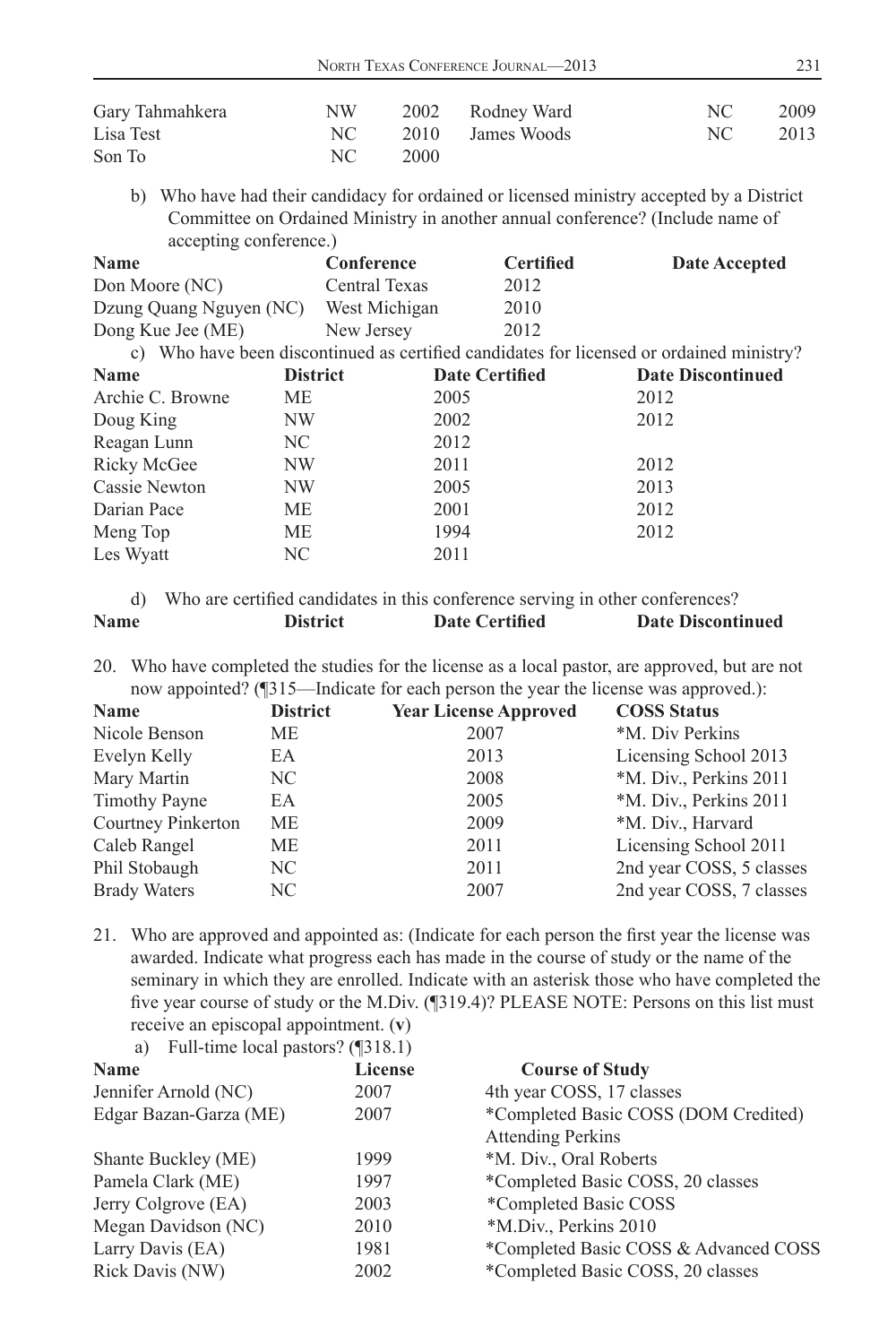| Laura Echols-Richter (NC)    | 2007           | 5th year COSS, 17 classes                                                           |
|------------------------------|----------------|-------------------------------------------------------------------------------------|
| Deana Ferguson (NC)          | 2010           | 2nd year COSS, 7 classes                                                            |
| Cameron Greer (NW)           | 2009           | *M.Div., Perkins 2012                                                               |
| Leonardo Haro (ME)           | 2010           | 2nd year COSS, 4 classes                                                            |
| Wm. Mark Hutchison (EA)      | 2001           | *M. Div., Perkins 2000                                                              |
| Johnny "JB" Jackson (ME)     | 2013           | Licensing School 2013                                                               |
| Charles Jestis (NW)          | 2004           | *Completed Basic COSS, 20 classes                                                   |
| Jon Kendzie (NC)             | 2010           | 2nd year COSS, 4 classes                                                            |
| Debra Lyons (EA)             | 2006           | 5th year COSS, 17 classes                                                           |
| Steven D. Martinez (NW)      | 2011           | Completed Licensing School                                                          |
| Deniece Mason (NC)           | 2012           | Licensing School 2012                                                               |
| Kevin McClain (NC)           | 2010           | <b>Attending Perkins</b>                                                            |
| Paul McGarvey (NC)           | 2003           | *M. Div., Bethel Seminary                                                           |
| Chad McSwain (NC)            | 2012           | Licensing School 2012                                                               |
| Justin Miller (NW)           | 2004           | *M. Div., Perkins 2008                                                              |
| Carlos Nascimento (ME)       | 1997           | *Completed Basic COSS,                                                              |
|                              |                | Advanced COSS, 15 classes                                                           |
| Emeral O. (Buster) Noah (NC) | 2001           | *M. Div., Perkins                                                                   |
| Cathy Partridge (NC)         | 2008           | 4th year COSS, 14 classes                                                           |
| Ross Reynolds (NC)           | 2013           | Licensing School 2013                                                               |
| Caesar Rentie (ME)           | 2003           | 4th year COSS, 15classes                                                            |
|                              |                | Advanced COSS, 12 classes                                                           |
| John Richardson (NC)         | 1998           | *Completed Basic COSS, 20 classes                                                   |
| Chris Rickwartz (NC)         | 1998           | 1st year COSS                                                                       |
| M. Benjamin Rigsby           | 2013           | <b>Attending Perkins</b>                                                            |
| Jackye Waiters-Lee (ME)      | 2004           | MTS Perkins, 1st year, 2 classes                                                    |
| Pam White (NC)               | 2010           | <b>Attending Perkins</b>                                                            |
| Eston Williams (EA)          | 1998           | *M. Div., Perkins 1975                                                              |
|                              |                |                                                                                     |
| b)                           |                | Part-time local pastors? (¶318.2) (fraction of full-time in one-quarter increments) |
| <b>Name</b>                  | <b>License</b> | <b>Course of Study</b>                                                              |
| Dawn Anderson (ME)           | 2009           | *M. Div., Brite 2010                                                                |
| Donald C. Benton (EA)        | 2001           | MTS Perkins (1994) (Exempt COSS)                                                    |
| Yvette Blair-Lavallais (ME)  | 2013           | Licensing School 2013                                                               |
| Robin E. Brake (EA)          | 2009           | *M.Div., Brite 2011                                                                 |
| Kathy Brown (NW)             | 2011           | 2nd Year COSS, 4 classes                                                            |
| Dretha Burris (NC)           | 2008           | 5th Year COSS, 17 classes,                                                          |
|                              |                | Advanced COSS, 3 classes                                                            |
| Jack Cloyd (EA)              | 2007           | 4th year COSS, 14 classes                                                           |
| Jeanette Cobbins (ME)        | 2012           | M. Div. Perkins 2011                                                                |
| William (Bill) Coleman (EA)  | 2013           | Licensing School 2013                                                               |
| Larry Coleman (NW)           | 2002           | 5th year COSS, 19 classes                                                           |
| Dan Conatser (NW)            | 2010           | 2nd year COSS, 5 classes                                                            |
| Kathryn Curbo (EA)           | 2011           | 2nd year COSS, 6 classes                                                            |
| Robert Davis II (ME)         | 2006           | 3rd year COSS, 10 classes                                                           |
|                              |                | Advanced COSS, 9 classes                                                            |
| Liz Delaney-Greenwell (NC)   | 2007           | 5th year COSS, 16 classes                                                           |
| Edrue Dodd (EA)              | 2002           | 4th year COSS, 15 classes                                                           |
| Alvin Easterling (NW)        | 2004           | 4th year COSS, 13 classes                                                           |
| Rocky Ellison (NC)           | 1994           | *Completed Basic COSS, 20 classes                                                   |
| Roslyn Eugster (NW)          | 1998           | 5th year COSS, 18 classes                                                           |
| June Franck (NC)             | 2001           | *Brite Divinity School graduated 2009                                               |
|                              |                | Advanced COSS, 15 classes                                                           |
| Katherine E French (EA)      | 2005           | 4th year COSS, 14 classes                                                           |
| Lucia French (ME)            | 2012           | 1st year COSS                                                                       |
| Joe Gist (NC)                | 1999           | *Completed Basic COSS, 20 classes                                                   |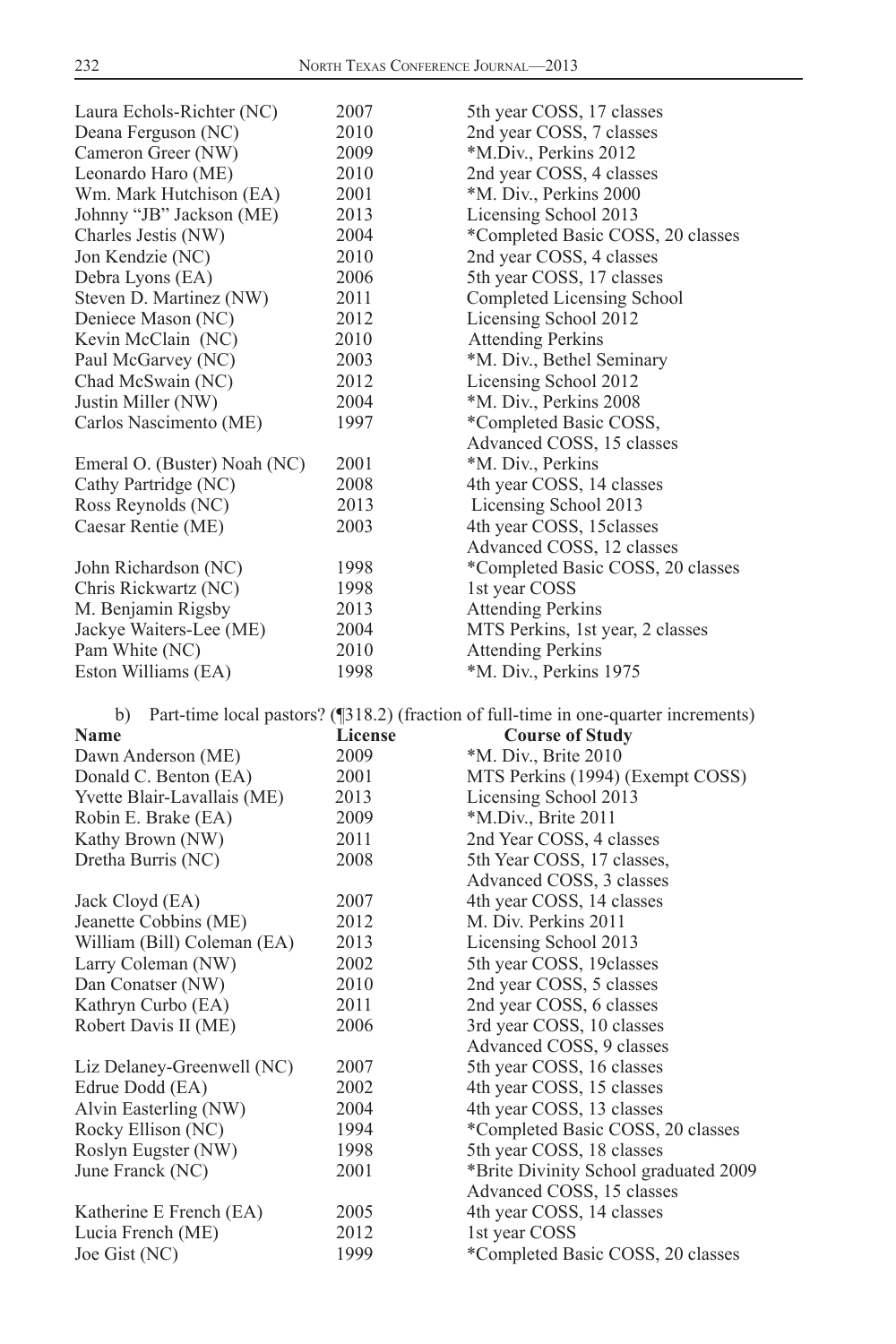| Elizabeth Glass-Turner (EA)  | 2013         | Licensing School 2013                                       |
|------------------------------|--------------|-------------------------------------------------------------|
| Jane Graner (ME)             | 2013         | Licensing School 2013                                       |
| Sue Gross (EA)               | 2006         | *M. Div. Perkins 2008                                       |
| Pablo Guardiola (ME)         | 2012         | 1st year COSS, 1 class                                      |
| Karen Harris-Martinez (NW)   | 2013         | Completed Licensing School                                  |
| Donny Haywood (NW)           | 2008         | 1st year COSS, 2 classes                                    |
| Don Hood (ME)                | 2012         | Licensing School 2012                                       |
| Chiv Peter In (ME)           | 2005         | *Completed Basic COSS, 20 classes                           |
| Irene Jackson (ME)           | 2008         | M. Div., Perkins 2011                                       |
| Denise Jacobs (ME)           | 2006         | 3rd year COS, 11 classes                                    |
| Gerald Johnson (EA)          | 2006         | 3rd year COSS, 8 classes                                    |
| David Judd (NC)              | 2005         | 3rd year COSS, 10 classes                                   |
| Dana Kay Kent (NC)           | 2012         | 1st year COSS, 1 class                                      |
| Katrina (Katie) Klein (NC)   | 2005         | *M Div., Brite Divinity 2010                                |
| Susan Leddy (EA)             | 2013         | Licensing School 2013                                       |
| Edward Lee (EA)              | 2000         | *M. Div., Perkins 2006                                      |
| Bill Arnold Lewis (NC)       | 2013         | Licensing School 2013                                       |
| Commie Linson (NW)           | 2011         | 2nd year COSS, 4 classes                                    |
| Betty P. Lyke (EA)           | 2009         | 3rd year COSS, 8 classes                                    |
| Patricia Mahaffey (NW)       | 2009         | 3rd year COSS, 11 classes                                   |
| Debra R. May (EA)            | 2007         | 2nd year COSS, 5 classes                                    |
| Lynda Mayberry (ME)          | 2012         | M. Div., Perkins 2012                                       |
| Peter McNabb (ME)            | 2011         | 2nd year COSS, 6 classes                                    |
|                              | 2004         | 5th year COSS, 17 classes                                   |
| Shelley McNew (NW)           | 2007         |                                                             |
| Bill Meek (NC)               |              | *M.Div., Austin Presbyterian Seminary                       |
| Paul Meyenberg (NW)          | 2002<br>2002 | 4th year COSS, 12 classes                                   |
| Maxie Moore (NC)             |              | *Completed Basic COSS, 20 classes                           |
| Dee Morton (EA)              | 1995         | 5th year COSS, 18 classes                                   |
| Mark Newsom (NC)             | 2007         | 1st year COSS, 3 classes                                    |
| Beverly Olsen (EA)           | 2003         | *M. Div., Perkins 2008                                      |
| Freddie Orr ((ME)            | 2012         | 1st year COSS, 2 classes                                    |
| Tom E. Palmer (ME)           | 2001         | *Completed Basic COSS, 20 classes<br>Advanced COSS, 1 class |
| Greg Parr (NW)               | 2013         | Licensing School 2013                                       |
| Samantha Parson (NC)         | 2009         | M. Div., Asbury Seminary 2011                               |
| Terri Phillips (ME)          | 2011         | Completed Licensing School                                  |
| JoAnne Pounds (NC)           | 2012         | <b>Attending Perkins</b>                                    |
| John Purviance (EA)          | 2004         | 3rd year COSS, 9 classes                                    |
| David Rangel (ME)            | 2010         | Licensing School 2010                                       |
| Larry Rathbun (NC)           | 2008         | 2nd year COSS, 4 classes                                    |
| Ted Allen Robinson (EA)      | 2009         | 1st year COSS, 3 classes                                    |
| Michael Rowe (EA)            | 1998         | M. Div., Brite                                              |
| Michael (Joel) Scheller (NC) |              |                                                             |
| Sonya Shahan (NC)            | 2013         | Licensing School 2013                                       |
| Sylvesta Shed (ME)           | 1986         | Completed Advanced COSS                                     |
| Kathryn Shockley (NC)        | 2012         | 5th year COSS, 18 classes                                   |
|                              |              | Advanced COSS, 15 classes                                   |
| Doris Smith (EA)             | 2013         | Licensing School 2013                                       |
| Gregg Alan Smith (ME)        | 2010         | Licensing School 2010                                       |
| Stacey Smith (EA)            | 1997         | 4th year COSS, 15 classes                                   |
| Ray Starnes (EA)             | 1998         | Retired Diaconal, licensed 1991                             |
| David Taylor (NC)            | 2012         | Licensing School 2012                                       |
| Glenn Waldon (NW)            | 2006         | 3rd year COSS, 11 classes                                   |
| Frances Cudjoe Waters (ME)   | 2011         | Licensing School 2011                                       |
| Katie Webb (ME)              | 2008         | *M. Div., Duke                                              |
| James Wilkins (EA)           | 2008         | 2nd year COSS, 5 classes                                    |
| Louella Williams (EA)        | 2007         | 4th year COSS, 15 classes                                   |
|                              |              |                                                             |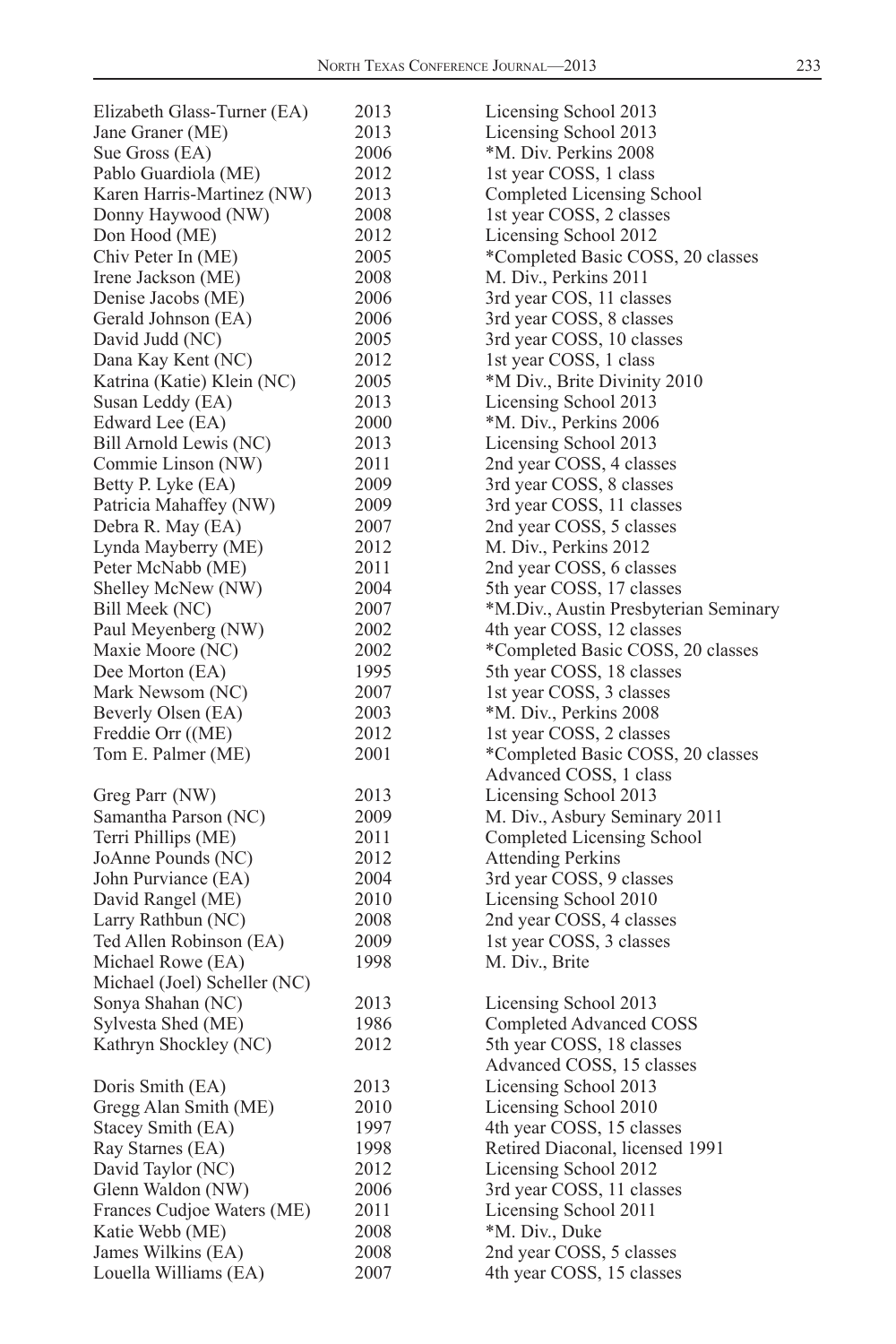|    | Robert Williams (EA)                                      | 2010                                              | 2nd year COSS, 7 classes |                                                                                      |
|----|-----------------------------------------------------------|---------------------------------------------------|--------------------------|--------------------------------------------------------------------------------------|
|    | James Woods (NC)                                          | 2013                                              | Licensing School 2013    |                                                                                      |
|    | David Yunker (ME)                                         | 2002                                              |                          | *Completed Basic COSS, 20 classes                                                    |
|    | Pam H. Zolczer (NC)                                       | 2011                                              | 4th year, Perkins        |                                                                                      |
| c) |                                                           |                                                   |                          | Students from other annual conferences or denominations serving as local pastors and |
|    |                                                           |                                                   |                          | enrolled in a school of theology listed by the University Senate (¶318.3, ,4)?       |
|    | <b>Name</b>                                               | License                                           | <b>Seminary</b>          | <b>Home Conference</b>                                                               |
|    | Jay Henderson                                             |                                                   | Perkins                  | Oklahoma                                                                             |
| d) |                                                           |                                                   |                          | Students who have been certified as candidates in your annual conference and are     |
|    |                                                           |                                                   |                          | serving as local pastors in another annual conference while enrolled in a school of  |
|    |                                                           | theology listed by the University Senate (¶318.3) |                          |                                                                                      |
|    | <b>Name</b>                                               | License                                           | <b>Course of Study</b>   |                                                                                      |
| e) |                                                           |                                                   |                          | Persons serving as local pastors while seeking readmission to conference membership  |
|    | serving.)                                                 |                                                   |                          | (11366.4, 367, 369.3)? (If not in this conference indicate name of conference where  |
|    | <b>Name</b>                                               |                                                   |                          | <b>Course of Study</b>                                                               |
|    |                                                           |                                                   |                          |                                                                                      |
|    | 22. Who have been discontinued as local pastors (1320.1)? |                                                   |                          |                                                                                      |

| Date discontinued |
|-------------------|
| 11/04/12          |
| 02/06/13          |
| 07/01/13          |
| 11/04/12          |
| 7/01/2013         |
|                   |

23. Who have been reinstated as local pastors (¶320.4)? **Name** Course of Study

24. What ordained ministers or provisional members from other Annual Conferences or Methodist denominations are approved for appointment in the Annual Conference while retaining their

conference or denominational membership (¶¶331.8, 346.1)? (List alphabetically; indicate Annual Conference or denomination where membership is held. Indicate credential.) a) Annual Conferences

| u, | Tumuut Complete               |                      |                          |                |
|----|-------------------------------|----------------------|--------------------------|----------------|
|    | <b>Name</b>                   | <b>Clergy Status</b> | <b>Home Conference</b>   | <b>Service</b> |
|    | Michael Baughman (ME)         | FE                   | New Jersey Conference    | 6 years        |
|    | Sandra Cabrera (ME)           | FE                   | Rio Grande Conference    | 6 years        |
|    | Christopher Chikoore (ME)     | FE.                  | Zimbabwe                 | 4 years        |
|    | David Andrew Forrest (ME)     | PE                   | Virginia Conference      | 3 years        |
|    | John Harman (NC)              | FE.                  | <b>Texas Conference</b>  | 2 years        |
|    | Matthew Tuggle (ME)           | PE                   | North Georgia Conference | 2 years        |
|    | Sarah Roberts (ME)            | PD                   | Central Texas Conference | 1 year         |
| b) | Other Methodist Denominations |                      |                          |                |
|    | <b>Name</b>                   | <b>Clergy Status</b> | <b>Denomination</b>      | <b>Service</b> |
|    | Nakhoon Cho (ME)              | FE                   | Korean Methodist         | 1 year         |
|    | David A. Gonzales (NC)        | FE.                  | Mexican Methodist Church | 4 years        |
|    | Duk Kun Kim (NC)              | FE                   | Korean Central Conf.     | 5 years        |
|    | Jin Hee Lee (ME)              | FE                   | Seoul South              | 16 years       |
|    | Seong Joon Park (ME)          | FE                   | Seoul Korea              | 7 years        |
|    | Howard Strickland (EA)        | FE.                  | Free Evang. Methodist    | 9 years        |
|    | Albano Tayengo (ME)           | FE.                  | East Angola              | 6 years        |
|    |                               |                      |                          |                |

25. What clergy in good standing in other Christian denominations have been approved to serve appointments or ecumenical ministries within the bounds of the Annual Conference while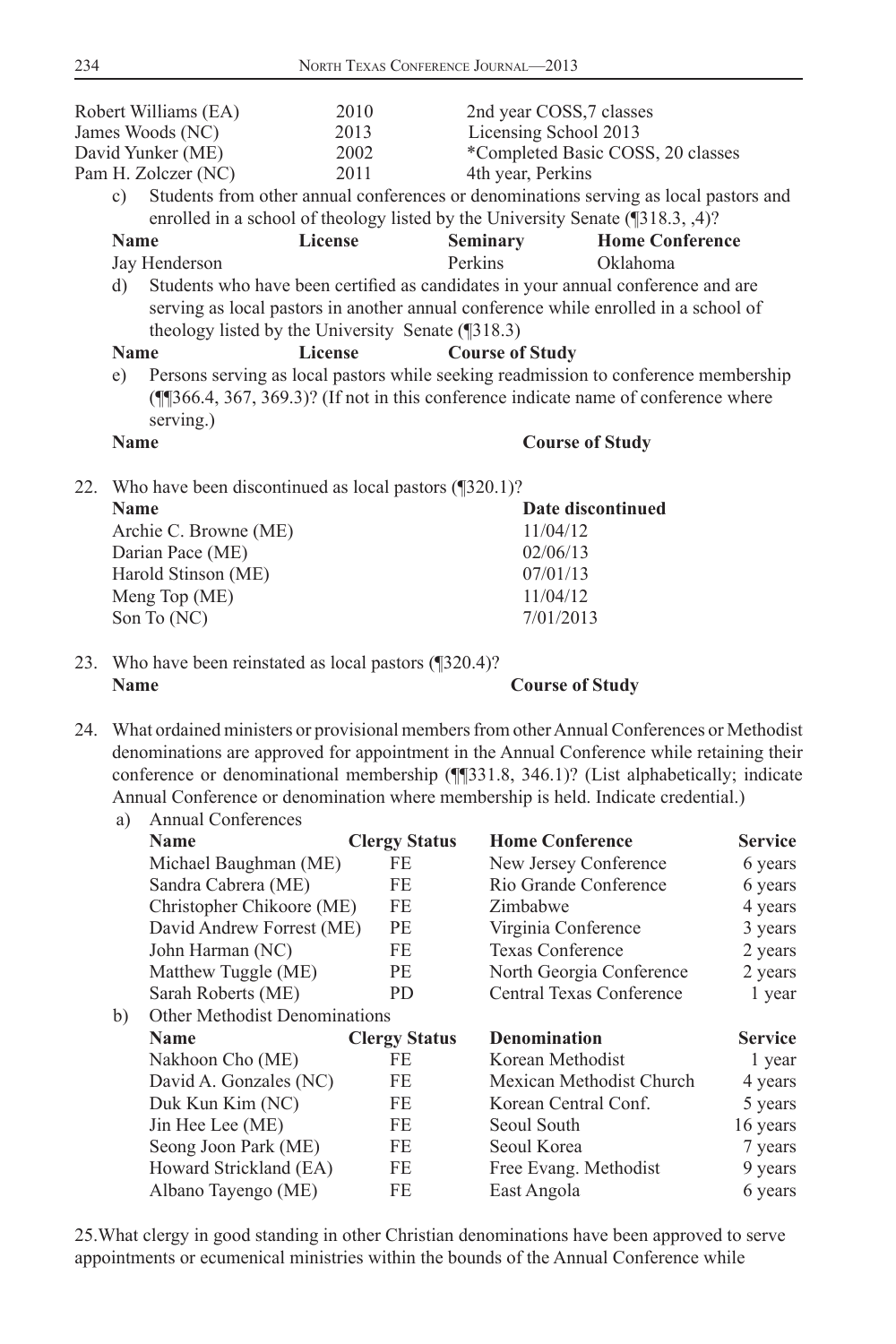retaining their denominational affiliation (¶¶331.8, 346.2)? (**v**) (Designate with an asterisk those who have been accorded voting rights within the annual conference. Indicate credential.)

| <b>Name</b>     | <b>Clergy Status</b> | <b>Denomination</b> |
|-----------------|----------------------|---------------------|
| Steve Cook (EA) | 346.2                | <b>Baptist</b>      |

26. Who are affiliate members: (List alphabetically; indicate annual conference or denomination where membership is held.)

| a) | With vote $(\sqrt{586.4} \, \text{[v]})$ ? |                                |                   |
|----|--------------------------------------------|--------------------------------|-------------------|
|    | <b>Name</b>                                | <b>Conference/Denomination</b> | <b>First Year</b> |
| b) | Without vote $(\P$ [334.5, 344.4)? (v 2/3) |                                |                   |
|    | <b>Name</b>                                | <b>Conference/Denomination</b> | <b>First Year</b> |
|    | Gary MacDonald                             | New England                    | 2007              |
|    | Harold (Hal) J. Recinos                    | Baltimore-Washington           | 2013              |

NOTE: If your conference has admitted or ordained persons as a courtesy to another conference, list these persons in Question 40 only. If persons have been admitted or ordained by another annual conference as a courtesy to your conference, list these persons in Questions 27–39, whichever are appropriate, giving the date and name of the accommodating conference.

 27. Who are elected as associate members? ¶322 (**v**) (List alphabetically-see note preceding Question 27):

 **Name**

- 28. Who are elected as provisional members and what seminary are they attending, if in school? (under ¶¶322.4, 324, 325)
	- a) Provisional Deacons under the provisions of  $\P$  324.4a, c or  $\P$ 324.5?(v) **Name** Seminary
	- b) Provisional Elders under the provisions of  $\P$  324.4a, b or  $\P$ 324.6 (v));  $\P$  322.4 (v 3/4) **Name** Seminary

|                                |      | $\sim$ $\sim$ $\sim$ $\sim$ $\sim$ $\sim$ |
|--------------------------------|------|-------------------------------------------|
| Omar Al-Rikabi (NC)            | 2013 | Completed Asbury                          |
| James David (JD) Allen (NC)    | 2013 | Completed Perkins                         |
| Mitchell Payne Boone (ME)      | 2013 | Completed Iliff                           |
| William W. Eason (NC)          | 2013 | Completed Perkins                         |
| Clayton Horton (NC)            | 2013 | Perkins                                   |
| Zachary Brian Landis (NW)      | 2013 | Completed Perkins                         |
| Timothy E. Marks (NC)          | 2013 | Completed Brite                           |
| Carol Montgomery (NC)          | 2013 | <b>Completed Perkins</b>                  |
| Adam Lee Spore (EA)            | 2013 | <b>Completed Perkins</b>                  |
| Cassandra Lynn Wade (NW)       | 2013 | Perkins                                   |
| Marcus Graham Womack (NC)      | 2013 | Completed Vanderbilt                      |
| Allen Todd Zugelter (Missouri) | 2013 | Perkins                                   |
|                                |      |                                           |

29. Who are continued as provisional members, in what year were they admitted to provisional membership, and what seminary are they attending, if in school (¶326)?

a) In preparation for ordination as a deacon or elder? (¶326)

| <b>Name</b>                 | <b>Status</b> |      | <b>Date and Seminary</b>     |
|-----------------------------|---------------|------|------------------------------|
|                             | (PD or PE)    |      |                              |
| Shawn Stephanie Bakker (ME) | PD.           |      | 2008 (6) Perkins (Completed) |
| Gary Stephens (ME)          | PD.           |      | 2012 (2) Perkins (Completed) |
| JamesPaul Oazilbash (ME)    | PD.           |      | 2012 (2) Perkins (Completed) |
| Michael R. Langdon (EA)     | PE.           |      | 2007 (7) Perkins (Completed) |
| Dyan Marie Dietz (EA)       | РE            |      | 2008 (6) Brite (Completed)   |
| Alan Hitt (NC)              | PE.           |      | 2009 (5) Brite (Completed)   |
| Walt Lunde (ME)             | PE.           | 2009 | (5) Brite (Completed)        |
| Scott Melton (NW)           | PE            | 2009 | (5) Brite (Completed)        |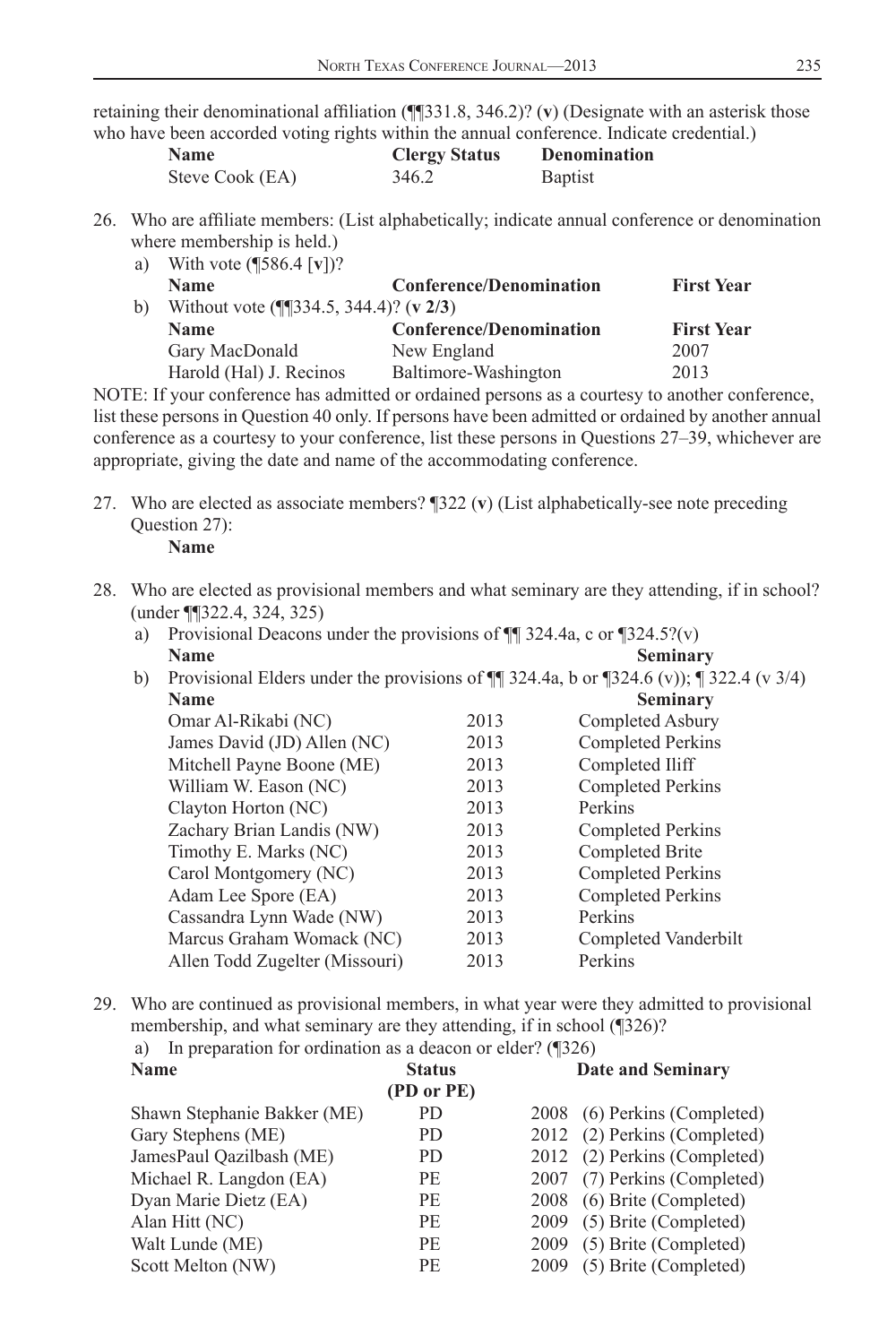|     | Mary Neurubi Miriti (ME)<br>Cheryl Murray (NW)<br>Carolyn Allbritton (NW)<br>Scot Bontrager (NC)<br>Brian Dierolf (ME)<br>Jason McConnell (NC)<br>Mona Millard (NW)<br>Penny Mitchell (NC)<br>Michael Moore (EA) | PE<br>PE<br>PE<br>PE<br>PE<br>PE<br>PE<br>PE<br>PE | 2012<br>2012               | 2010 (4) Perkins (Completed)<br>2010 (4) Perkins (Completed)<br>2012 (2) Perkins (Completed)<br>2012 (2) Perkins (Working on PhD.)<br>2012 (2) Brite (Completed)<br>2012 (2) Perkins (Completed)<br>2012 (2) Perkins (Completed)<br>(2) Perkins (Completed)<br>(2) Perkins (Completed)                                                                                       |
|-----|------------------------------------------------------------------------------------------------------------------------------------------------------------------------------------------------------------------|----------------------------------------------------|----------------------------|------------------------------------------------------------------------------------------------------------------------------------------------------------------------------------------------------------------------------------------------------------------------------------------------------------------------------------------------------------------------------|
|     | b) Provisional deacons who became provisional elders?<br>Name                                                                                                                                                    |                                                    |                            | <b>Original Year of Membership</b>                                                                                                                                                                                                                                                                                                                                           |
|     | c) Provisional elders who became provisional deacons? (Indicate year)                                                                                                                                            |                                                    |                            |                                                                                                                                                                                                                                                                                                                                                                              |
|     | <b>Name</b>                                                                                                                                                                                                      |                                                    |                            | <b>Original Year of Membership</b>                                                                                                                                                                                                                                                                                                                                           |
|     | d)                                                                                                                                                                                                               |                                                    |                            | Provisional members who transferred from other conferences or denominations? (¶347.1)                                                                                                                                                                                                                                                                                        |
|     | Name                                                                                                                                                                                                             | <b>Status</b><br>Year                              |                            | <b>Previous Conference/Denomination</b>                                                                                                                                                                                                                                                                                                                                      |
|     | Jerico Pagdilao (ME) PE                                                                                                                                                                                          | 2008                                               |                            | Christian Missionary Alliance (Philippines)                                                                                                                                                                                                                                                                                                                                  |
|     | the transfer status.                                                                                                                                                                                             |                                                    |                            | 30. What ordained clergy, coming from other Christian denominations, have had their orders<br>recognized $(\sqrt{348})$ : (v) A person's orders may be recognized when they are transferring<br>their membership into your annual conference from another Christian denomination.<br>A person who is listed in Q.30 must also be listed in either Q. 31 a or b, depending on |
|     | <b>Name</b>                                                                                                                                                                                                      | <b>Status</b>                                      |                            | <b>Previous Denomination</b>                                                                                                                                                                                                                                                                                                                                                 |
|     | Larry James                                                                                                                                                                                                      | <b>PE</b>                                          |                            | Church of Christ                                                                                                                                                                                                                                                                                                                                                             |
| 31. | (List alphabetically—see note preceding Question 27):<br>a) As provisional members $(\sqrt{347.3a,b})$ ? (v)<br><b>Name</b><br>Larry James                                                                       | <b>Status</b><br>PE<br>7/1/2013                    | <b>Date Received</b>       | What ordained clergy have been received from other Christian denominations (¶347.3):<br><b>Former Denomination</b><br>Church of Christ                                                                                                                                                                                                                                       |
|     | b) As local pastors $(\sqrt{347.3a})$ ? (v)                                                                                                                                                                      |                                                    |                            |                                                                                                                                                                                                                                                                                                                                                                              |
|     | Name                                                                                                                                                                                                             | <b>Status</b>                                      | <b>Date Received</b>       | <b>Former Denomination</b>                                                                                                                                                                                                                                                                                                                                                   |
| 32. | Question 27. Anyone appearing on this question must also be listed somewhere in<br>recognized on question 39 in a previous year.) $(v \frac{2}{3})$ :<br>a) Deacons                                              |                                                    |                            | Who are elected as members in full connection? (List alphabetically-see note preceding<br>questions 32-33 or 35, unless the clergy's orders from another denomination were                                                                                                                                                                                                   |
|     | Name                                                                                                                                                                                                             |                                                    |                            |                                                                                                                                                                                                                                                                                                                                                                              |
|     | Patricia Miller Froehlich (NC)                                                                                                                                                                                   |                                                    | 2011<br>(2)                |                                                                                                                                                                                                                                                                                                                                                                              |
|     | Georgia McDowell Harrison (NW)                                                                                                                                                                                   |                                                    | 2011<br>(2)                |                                                                                                                                                                                                                                                                                                                                                                              |
|     | Elizabeth Ethun Moseley (ME)                                                                                                                                                                                     |                                                    | 2011<br>(2)                |                                                                                                                                                                                                                                                                                                                                                                              |
|     | Rebecca David Walker (ME)<br>b) Elders                                                                                                                                                                           |                                                    | $2011$ (2)                 |                                                                                                                                                                                                                                                                                                                                                                              |
|     | Name                                                                                                                                                                                                             |                                                    |                            |                                                                                                                                                                                                                                                                                                                                                                              |
|     | Stephen Joel Cotten (EA)                                                                                                                                                                                         |                                                    | 2011<br>(2)<br>2008<br>(5) |                                                                                                                                                                                                                                                                                                                                                                              |
|     |                                                                                                                                                                                                                  |                                                    |                            |                                                                                                                                                                                                                                                                                                                                                                              |
|     | Annelda Joy Crawford (ME)                                                                                                                                                                                        |                                                    |                            |                                                                                                                                                                                                                                                                                                                                                                              |
|     | Rebecca Whittington Grogan (NC)                                                                                                                                                                                  |                                                    | 2007<br>(6)                |                                                                                                                                                                                                                                                                                                                                                                              |
|     | Cheryl A. Jones (ME)                                                                                                                                                                                             |                                                    | 2010<br>(3)                |                                                                                                                                                                                                                                                                                                                                                                              |
|     | Sharon Clepper O'Connor (EA)                                                                                                                                                                                     |                                                    | 2010<br>(3)                |                                                                                                                                                                                                                                                                                                                                                                              |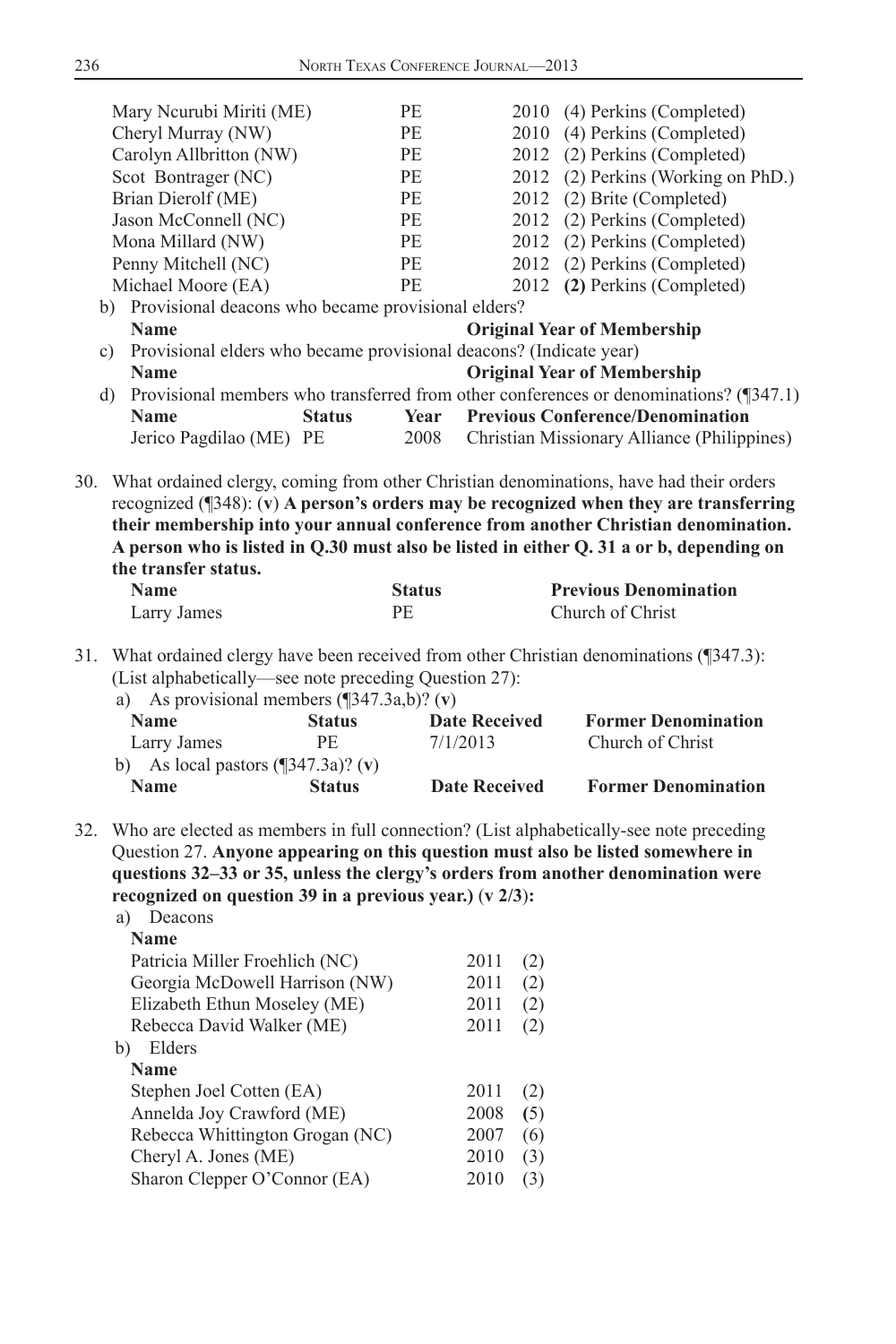33. Who are ordained as deacons and what seminary awarded their degree? Or, if their master's degree is not from a seminary, at what seminary did they complete the basic graduate theological studies?: (List alphabetically-see note preceding Question 27)

|     | a) After provisional membership $(\sqrt{330})$ ? (v 2/3)                                                  |               |                            |     |                                                                                                                                                                                      |      |
|-----|-----------------------------------------------------------------------------------------------------------|---------------|----------------------------|-----|--------------------------------------------------------------------------------------------------------------------------------------------------------------------------------------|------|
|     | <b>Name</b>                                                                                               |               |                            |     | Seminary                                                                                                                                                                             |      |
|     | Patricia Miller Froehlich (NC)                                                                            |               | 2011                       |     | (2) Perkins (Completed)                                                                                                                                                              |      |
|     | Georgia McDowell Harrison (NW)                                                                            |               | 2011                       | (2) | Perkins (Completed)                                                                                                                                                                  |      |
|     | Elizabeth Ethun Moseley (ME)                                                                              |               | 2011                       |     | (2) Perkins (Completed)                                                                                                                                                              |      |
|     | Rebecca David Walker (ME)                                                                                 |               | 2011                       | (2) | Perkins (Completed)                                                                                                                                                                  |      |
|     | Transfer from elder?( $\sqrt{309}$ ) (v 2/3)<br>b)                                                        |               |                            |     |                                                                                                                                                                                      |      |
|     | <b>Name</b>                                                                                               |               |                            |     | Seminary                                                                                                                                                                             |      |
| 34. | Who are ordained as elders and what seminary awarded their degree?                                        |               |                            |     |                                                                                                                                                                                      |      |
|     | a) After provisional membership? $(\sqrt{335})$ (v 2/3)                                                   |               |                            |     |                                                                                                                                                                                      |      |
|     | <b>Name</b>                                                                                               |               |                            |     | <b>Seminary</b>                                                                                                                                                                      |      |
|     | Stephen Joel Cotten (EA)                                                                                  |               | 2011                       |     | (2) Perkins (Completed)                                                                                                                                                              |      |
|     | Annelda Joy Crawford (ME)                                                                                 |               | 2008                       |     | (5) Perkins (Completed)                                                                                                                                                              |      |
|     | Rebecca Whittington Grogan (NC)                                                                           |               | 2007                       |     | (6) Perkins (Completed)                                                                                                                                                              |      |
|     | Cheryl A. Jones (ME)                                                                                      |               | 2010                       |     | (3) Perkins (Completed)                                                                                                                                                              |      |
|     | Sharon Clepper O'Connor (EA) 2010                                                                         |               | (3)                        |     | Perkins (Completed)                                                                                                                                                                  |      |
|     | b) Transfer from deacon? ( $\sqrt{309}$ ) (v 2/3)                                                         |               |                            |     |                                                                                                                                                                                      |      |
|     | <b>Name</b>                                                                                               |               |                            |     | Seminary                                                                                                                                                                             |      |
|     | 35. What provisional members, previously discontinued, are readmitted $(\sqrt{365})$ ? (v)<br><b>Name</b> | <b>Status</b> |                            |     | <b>Year Discontinued</b>                                                                                                                                                             |      |
|     | 36. Who are readmitted (¶\\$366-368 [v], \\$369 [v 2/3]):<br><b>Name</b>                                  | <b>Status</b> |                            |     | <b>Previous Status</b>                                                                                                                                                               |      |
|     | <b>Name</b>                                                                                               | <b>Status</b> |                            |     | 37. Who are returned to the effective relationship after voluntary retirement $(\sqrt{358.7})$ : (v)<br><b>Year Retired</b>                                                          |      |
| 38. | preceding Question 27.)                                                                                   |               |                            |     | Who have been received by transfer from other annual conferences of The United Methodist<br>Church (¶[347.1, 416.5, 635.2m)? (List alphabetically. Indicate credential. See note     |      |
|     | <b>Name</b>                                                                                               | <b>Status</b> | <b>Previous Conference</b> |     | <b>Date of Transfer</b>                                                                                                                                                              |      |
| 39. | Indicate credential.)                                                                                     |               |                            |     | Who are transferred in from other Methodist denominations (¶347.2)? (List alphabetically.                                                                                            |      |
|     | <b>Name</b>                                                                                               | <b>Status</b> |                            |     | <b>Previous Methodist Denomination</b>                                                                                                                                               | Date |
| 40. | require transfer of conference membership.)<br>a) Deacons?                                                |               |                            |     | Who have been ordained as a courtesy to other conferences, after election by the other<br>conference? (See note preceding Question 27. Such courtesy elections or ordinations do not |      |
|     | <b>Name</b>                                                                                               |               |                            |     | <b>Member Conference</b>                                                                                                                                                             |      |
|     | b) Elders?<br><b>Name</b>                                                                                 |               |                            |     | <b>Member Conference</b>                                                                                                                                                             |      |
| 41. |                                                                                                           |               |                            |     | Who have been transferred out to other annual conferences of The United Methodist Church<br>(¶416.5)? (List alphabetically. Indicate credential. See note preceding Question 27.)    |      |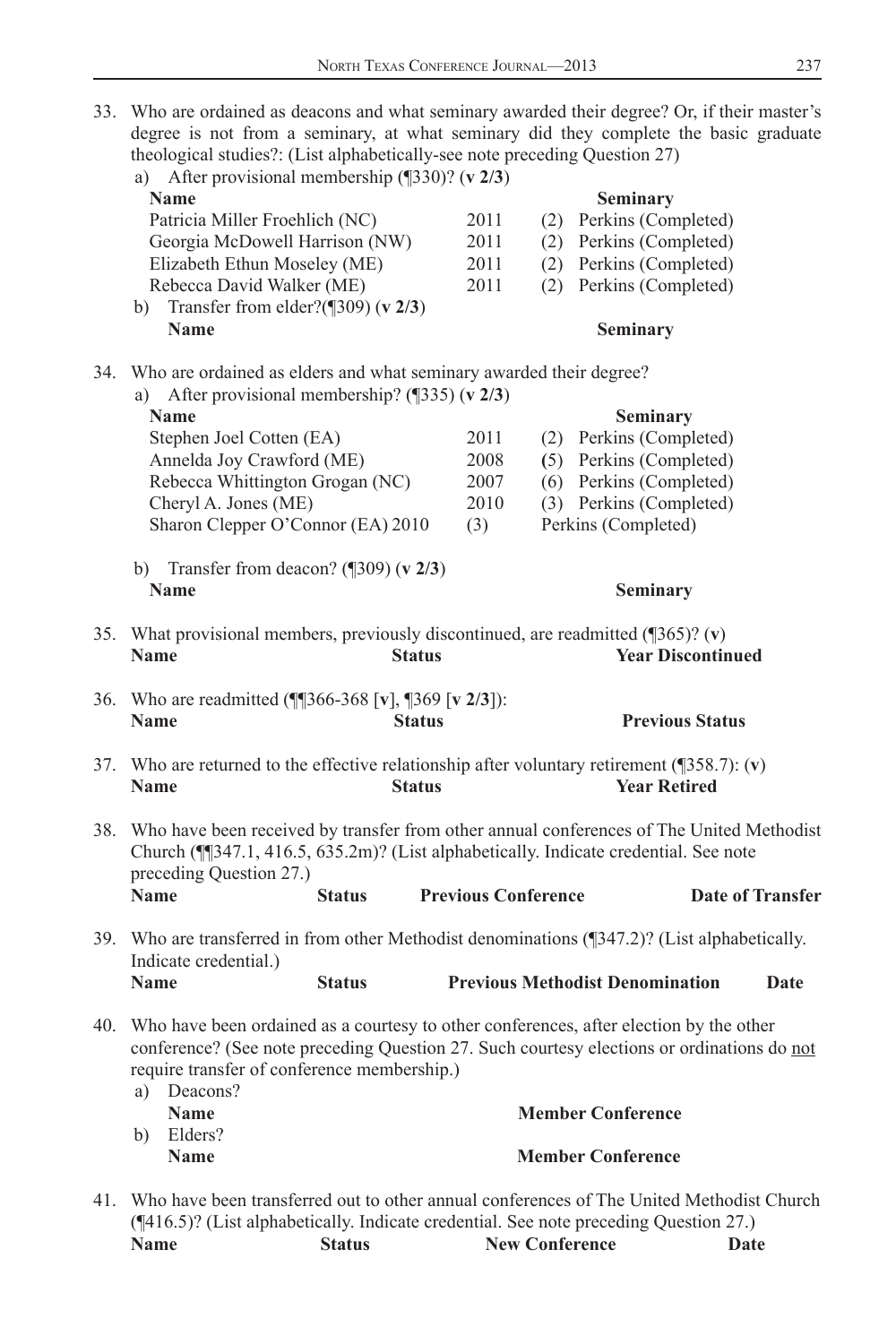|     | 42. Who are discontinued as provisional members $(\sqrt{327})$ ? (v).<br>a) By expiration of eight-year time limit $(\sqrt{\phantom{a}}327)$ |                                                                               |                              |
|-----|----------------------------------------------------------------------------------------------------------------------------------------------|-------------------------------------------------------------------------------|------------------------------|
|     | <b>Name</b>                                                                                                                                  | <b>Status</b>                                                                 |                              |
|     | Paul Kong (ME)                                                                                                                               | 2005<br>PE                                                                    |                              |
|     | Michael Rowe (EA)                                                                                                                            | 2005<br>PE                                                                    |                              |
|     | b) By voluntary discontinuance $(\sqrt{\phantom{a}}\,327.6)(v)$                                                                              |                                                                               |                              |
|     | <b>Name</b>                                                                                                                                  | <b>Status</b>                                                                 |                              |
|     | Dennis Lynn Cates (NW)                                                                                                                       | PE<br>2011                                                                    |                              |
|     | John Jordan Wilks (NC)                                                                                                                       | 2011<br>PE                                                                    |                              |
|     | <b>Name</b>                                                                                                                                  | <b>Status</b>                                                                 |                              |
|     | c) By involuntary discontinuance $(\sqrt{\phantom{a}}\,327.6)(v)$                                                                            |                                                                               |                              |
|     | <b>Name</b>                                                                                                                                  | <b>Status</b>                                                                 |                              |
|     | d) By reaching Mandatory Retirement Age after December 31, 2012 (¶ 327.7)                                                                    |                                                                               |                              |
|     | <b>Name</b>                                                                                                                                  | <b>Status</b>                                                                 |                              |
|     |                                                                                                                                              |                                                                               |                              |
| 43. | Who are on location?<br>Who has been granted honorable location (1359.1)?<br>a)<br>This year? $(v)$<br>(1)                                   |                                                                               |                              |
|     | <b>Name</b><br><b>Status</b><br>Previously?<br>(2)                                                                                           | <b>Charge Conference</b>                                                      | Date                         |
|     | <b>Year Granted</b><br><b>Name</b>                                                                                                           | <b>Charge Conference</b>                                                      | <b>Recent Report Year</b>    |
|     | 2/1/12<br>John Johnson (FE)                                                                                                                  | Aldersgate UMC                                                                |                              |
|     | 7/1/12<br>Mark Long (FE)                                                                                                                     |                                                                               |                              |
|     |                                                                                                                                              |                                                                               |                              |
|     | 2011-Kyu Chin Ahn (FE)                                                                                                                       | 1988—Joseph Dee Faram                                                         |                              |
|     | 2011-Roger Woods (FE)                                                                                                                        | 1987-Philip M. Mahon                                                          |                              |
|     | 2010—Mariana Acton (FD)                                                                                                                      | Terry T. Parsons                                                              |                              |
|     | 2009-Charlise Hill-Larson                                                                                                                    | 1983—William R. Johnson                                                       |                              |
|     | 2008-John Grigsby                                                                                                                            |                                                                               |                              |
|     | Stephen Swisher                                                                                                                              | 1982-Russell Moxley                                                           |                              |
|     | 2005-Phil Hirsch                                                                                                                             | Fletcher Ownbey                                                               |                              |
|     | Pam Holcomb-McLain                                                                                                                           | 1980-Charles Cryan                                                            |                              |
|     | 2004-Thomas Flick                                                                                                                            | 1978-Jerry McMannus                                                           |                              |
|     | 2001-John Hicks                                                                                                                              | 1977—James Babcock                                                            |                              |
|     | 2000-G. David Dunson                                                                                                                         | Michael Flynn                                                                 |                              |
|     | 1998-Sharon W. Andrews                                                                                                                       | Ronald Underwood                                                              |                              |
|     | Cheryl A. Jordan                                                                                                                             | 1976-J. David Black                                                           |                              |
|     | 1997-Pa Nous Pan                                                                                                                             |                                                                               |                              |
|     | 1990—Clifford M. Black                                                                                                                       |                                                                               |                              |
|     | Gary W. Kincaid                                                                                                                              |                                                                               |                              |
|     |                                                                                                                                              |                                                                               |                              |
|     | Jerome H. Morgan                                                                                                                             |                                                                               |                              |
|     | b)<br>(Indicate date and appointment.)                                                                                                       | Who on honorable location are appointed ad interim as local pastors? (¶359.2) |                              |
|     | Name                                                                                                                                         | Appointment                                                                   | <b>Year Granted Location</b> |
|     | c) Who has been placed on administrative location (¶360?<br>This year? $(v)$                                                                 |                                                                               |                              |
|     | (1)<br><b>Name</b>                                                                                                                           | <b>Date Effective</b>                                                         | <b>Charge Conference</b>     |
|     | (2) Previously?                                                                                                                              |                                                                               |                              |
|     | <b>Original Year</b><br>Name                                                                                                                 | <b>Charge Conference</b>                                                      | <b>Recent Report Year</b>    |
| 44. | Who have been granted the status of honorable location-retired (¶359.3):                                                                     |                                                                               |                              |
|     | a) This year? $(v)$                                                                                                                          |                                                                               |                              |
|     | Name<br><b>Status</b>                                                                                                                        | <b>Year Granted</b>                                                           | <b>Charge Conference</b>     |
|     | William R. Nevil                                                                                                                             |                                                                               |                              |
|     |                                                                                                                                              |                                                                               |                              |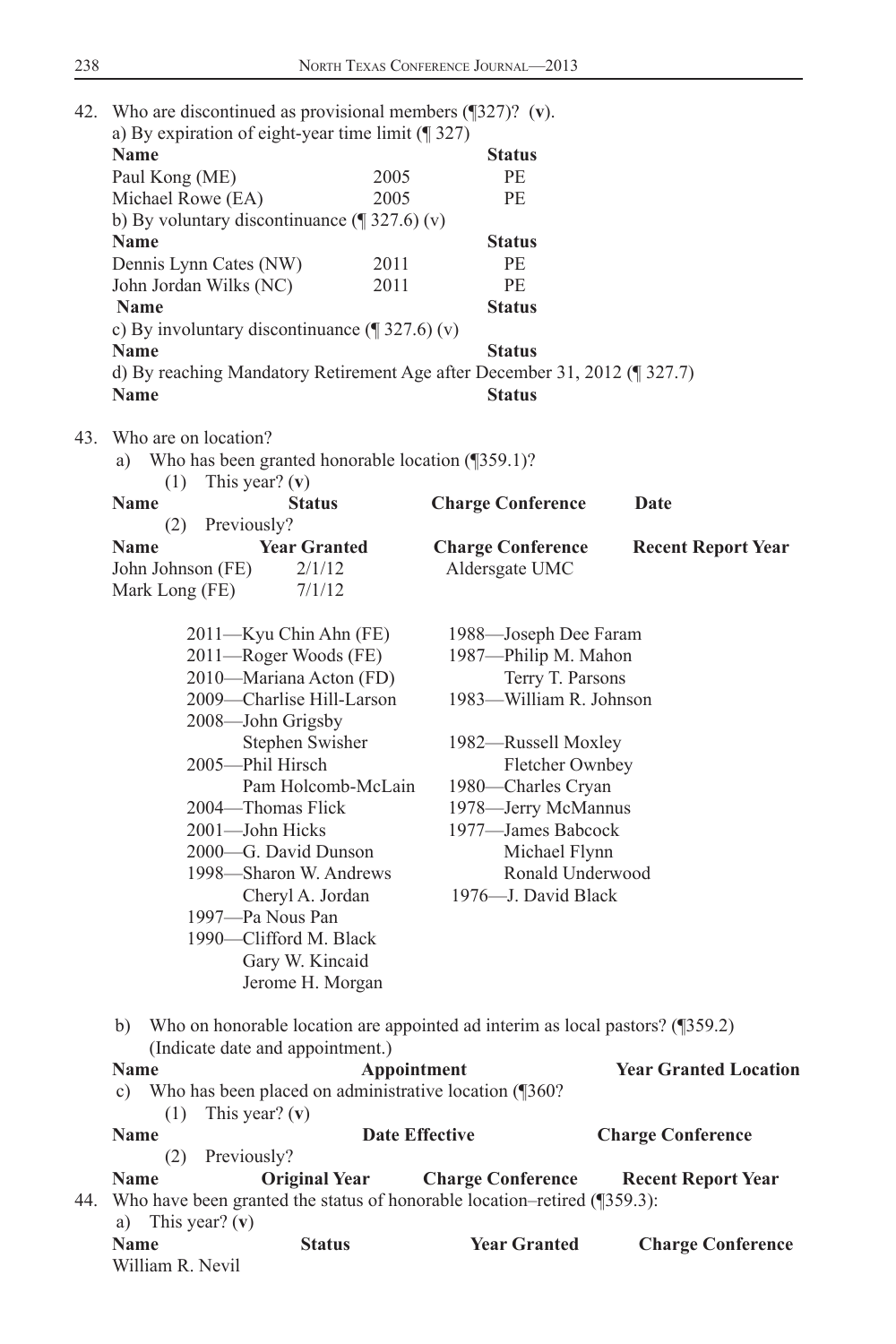| <b>Clarence Snodgrass</b><br>Colleen Seagroves<br>T. Shaun Wicker<br>b)Previously?<br><b>Name</b><br>Linda M. Watkins<br>Stephen Love<br>Norma Meyer Withrow<br>Phillip G. Hudson<br>Jacqueline Sue Ponder<br>Thomas W. Downing                                                                                                                                                                                                | <b>Status</b>                                                                                                | <b>Year Granted</b><br>2005<br>2005<br>2006<br>2007<br>2012<br>2012 | <b>Charge Conference</b>                                                                                                                                                                                         |
|--------------------------------------------------------------------------------------------------------------------------------------------------------------------------------------------------------------------------------------------------------------------------------------------------------------------------------------------------------------------------------------------------------------------------------|--------------------------------------------------------------------------------------------------------------|---------------------------------------------------------------------|------------------------------------------------------------------------------------------------------------------------------------------------------------------------------------------------------------------|
| 45. Who have had their status as honorably located and their orders terminated ( $\frac{1}{359.2}$ )? (v)<br><b>Name</b>                                                                                                                                                                                                                                                                                                       | <b>Date Effective</b>                                                                                        |                                                                     | <b>Prior Clergy Status</b>                                                                                                                                                                                       |
| Carroll S. Brown (1983)                                                                                                                                                                                                                                                                                                                                                                                                        | deceased $11/8/11$                                                                                           |                                                                     |                                                                                                                                                                                                                  |
| 46. Who have had their conference membership terminated?<br>a) By withdrawal to unite with another denomination $(\sqrt{361.1}, .4)$ ? (v)<br><b>Name</b><br>b) By withdrawal from the ordained ministerial office $(\sqrt{361.2}, .4)$ ? (v)<br><b>Name</b><br>John Jordan Wilks (NC)<br>c) By withdrawal under complaints or charges $(\P$ [361.3, .4; 2719.2)? (v)<br><b>Name</b><br>$(\sqrt{354.12})$ ? (v)<br><b>Name</b> | <b>Date Effective</b><br><b>Date Effective</b><br>12/11/12<br><b>Date Effective</b><br><b>Date Effective</b> |                                                                     | <b>Prior Clergy Status</b><br><b>Prior Clergy Status</b><br>РE<br><b>Prior Clergy Status</b><br>d) By termination of orders under recommendation of the Board of Ordained Ministry<br><b>Prior Clergy Status</b> |
| e) By trial $(\sqrt{2713})$ ?                                                                                                                                                                                                                                                                                                                                                                                                  |                                                                                                              |                                                                     |                                                                                                                                                                                                                  |
| <b>Name</b><br>Derrick Wright                                                                                                                                                                                                                                                                                                                                                                                                  | <b>Date Effective</b><br>06/2012                                                                             |                                                                     | <b>Prior Clergy Status</b><br><b>FE</b>                                                                                                                                                                          |
| 47. Who have been suspended under the provisions of ¶363.1d, ¶2704.2c or ¶2711.3? (Give<br>effective dates. Indicate credential.)<br><b>Name</b>                                                                                                                                                                                                                                                                               | <b>Date Effective</b>                                                                                        |                                                                     | <b>Clergy Status</b>                                                                                                                                                                                             |
| 48. Deceased (List alphabetically in the spaces provided)<br>a) What associate members have died during the year?<br>Effective:                                                                                                                                                                                                                                                                                                |                                                                                                              |                                                                     |                                                                                                                                                                                                                  |
| <b>Name</b>                                                                                                                                                                                                                                                                                                                                                                                                                    | <b>Date of Birth</b>                                                                                         |                                                                     | Date of Death                                                                                                                                                                                                    |
| Retired:                                                                                                                                                                                                                                                                                                                                                                                                                       |                                                                                                              |                                                                     |                                                                                                                                                                                                                  |
| <b>Name</b><br>b) What provisional members have died during the year? (Indicate credential.)<br>Effective:                                                                                                                                                                                                                                                                                                                     | Date of Birth                                                                                                |                                                                     | Date of Death                                                                                                                                                                                                    |
| Name<br>Retired:                                                                                                                                                                                                                                                                                                                                                                                                               | Date of Birth                                                                                                |                                                                     | Date of Death                                                                                                                                                                                                    |
| <b>Name</b>                                                                                                                                                                                                                                                                                                                                                                                                                    | <b>Date of Birth</b>                                                                                         |                                                                     | Date of Death                                                                                                                                                                                                    |
| c) What elders have died during the year?<br>Effective:                                                                                                                                                                                                                                                                                                                                                                        |                                                                                                              |                                                                     |                                                                                                                                                                                                                  |
| <b>Name</b>                                                                                                                                                                                                                                                                                                                                                                                                                    | Date of Birth                                                                                                |                                                                     | Date of Death                                                                                                                                                                                                    |
| Retired:                                                                                                                                                                                                                                                                                                                                                                                                                       |                                                                                                              |                                                                     |                                                                                                                                                                                                                  |
| <b>Name</b>                                                                                                                                                                                                                                                                                                                                                                                                                    | Date of Birth                                                                                                |                                                                     | Date of Death                                                                                                                                                                                                    |
| Donald E. Barnes                                                                                                                                                                                                                                                                                                                                                                                                               | 06/18/1930                                                                                                   |                                                                     | 08/21/2012                                                                                                                                                                                                       |
| J. Edward Cherryholmes                                                                                                                                                                                                                                                                                                                                                                                                         | 07/25/1931                                                                                                   |                                                                     | 01/17/2013                                                                                                                                                                                                       |
|                                                                                                                                                                                                                                                                                                                                                                                                                                |                                                                                                              |                                                                     |                                                                                                                                                                                                                  |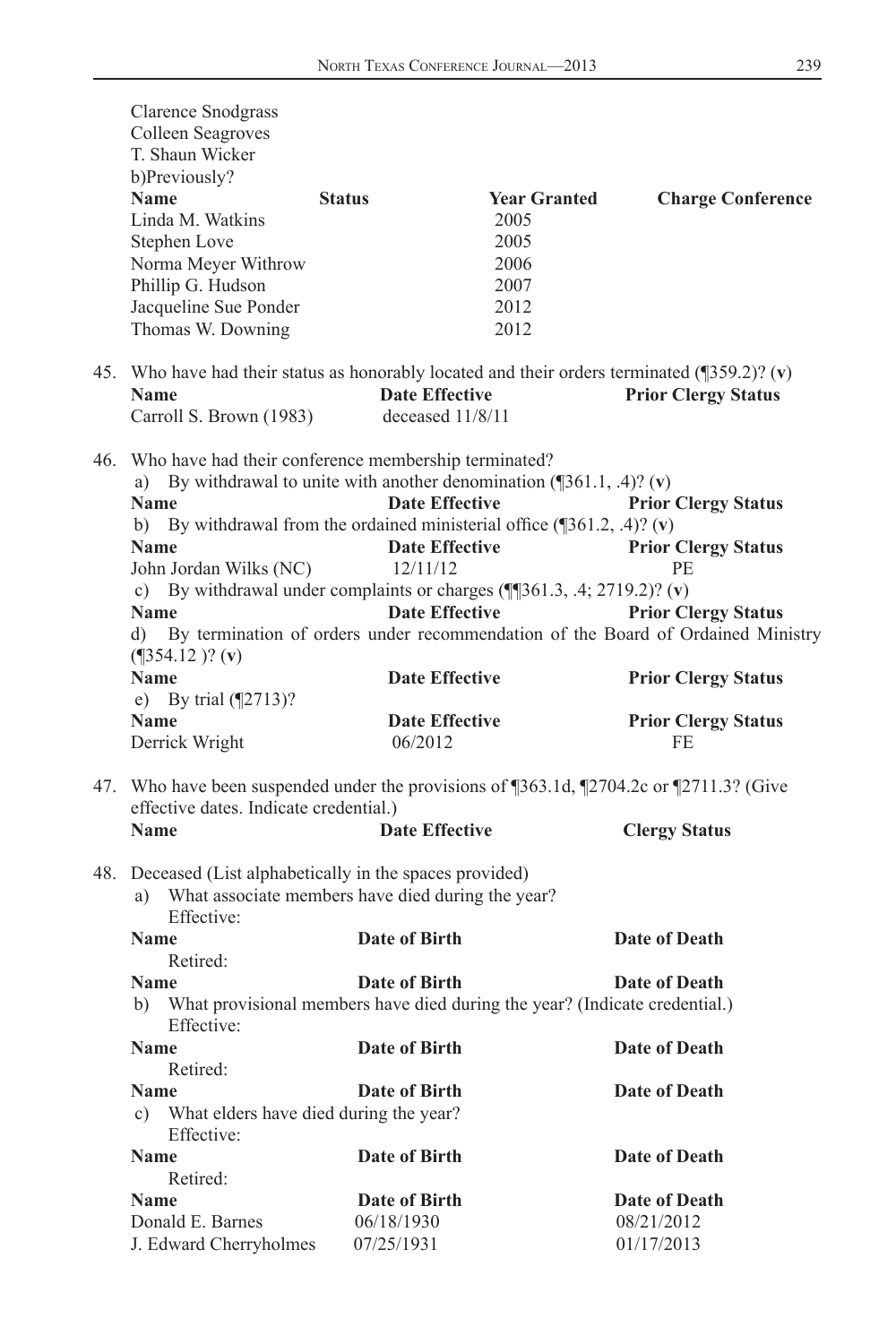| Charles Denman       | 03/20/1913                                    | 01/09/2013    |
|----------------------|-----------------------------------------------|---------------|
| John Thomas Graves   | 12/16/1933                                    | 08/22/2012    |
| Edgar L. Huffstutler | 10/08/1920                                    | 04/08/2013    |
|                      |                                               |               |
| Larry D. Ravert      | 01/10/1933                                    | 06/15/2012    |
| William B. Slack     | 10/23/1925                                    | 11/06/2012    |
| d)                   | What deacons have died during the year?       |               |
| Effective:           |                                               |               |
| <b>Name</b>          | Date of Birth                                 | Date of Death |
| Retired:             |                                               |               |
| <b>Name</b>          | Date of Birth                                 | Date of Death |
| e)                   | What local pastors have died during the year? |               |
| Active:              |                                               |               |
| <b>Name</b>          | Date of Birth                                 | Date of Death |
| Retired:             |                                               |               |
| <b>Name</b>          | Date of Birth                                 | Date of Death |

49. What provisional or ordained members (elders and deacons) have received appointments in other Annual Conferences of The United Methodist Church while retaining their membership in this Annual Conference (¶¶331.8, 346.1)?

| <b>Name</b>               | <b>Clergy Status</b> | <b>Conference Appointed</b> | Appointment |
|---------------------------|----------------------|-----------------------------|-------------|
| Lisa Marshall Blaylock FE |                      | Southwest Texas             | 2013        |
| Leroy (Lee) Elder         | FE                   | Texas                       |             |
| Julia Halstead            | FE                   | West Virginia               | 2013        |
| John Mollet               | FE                   | Central Texas               |             |
| Jerico Pagdilao           | PE.                  | Texas                       |             |
| Stephen Sobczak           | FD.                  | <b>Central Texas</b>        |             |
| Allen Zugelter            | <b>PE</b>            | Missouri Conference         | 2013        |
|                           |                      |                             |             |

50. Who are the provisional, ordained members or associate members on leave of absence and for what number of years consecutively has each held this relation (¶354)? (Indicate credential. Record Charge Conference where membership is held.)

|    | Name                                                            | Number of Years |                               | Charge Conference        |
|----|-----------------------------------------------------------------|-----------------|-------------------------------|--------------------------|
| a) | Voluntary?                                                      |                 |                               |                          |
|    | (1) Personal, less than 5 years $(\sqrt{\frac{354.2a}{3}})$ (v) |                 |                               |                          |
|    | <b>Name</b>                                                     | <b>Status</b>   | <b>Date Effective</b>         | <b>Charge Conference</b> |
|    | Tamara Bullard (ME)                                             | FD              | 5/18/11                       |                          |
|    | Michael A. Green (EA)                                           | FE              | 8/01/11                       |                          |
|    | John Kay (NC)                                                   | FE              | 4                             |                          |
|    | Paul McKay (NC)                                                 | FD.             | $\mathfrak{D}_{\mathfrak{p}}$ |                          |
|    | Laura Rothe (EA)                                                | FD              | 1/01/12                       |                          |
|    | (2) Personal, 5 years of more $(\sqrt{354.2a} \cdot 3)$ (v 2/3) |                 |                               |                          |
|    | <b>Name</b>                                                     | <b>Status</b>   | Date Effective                | <b>Charge Conference</b> |
|    | Natalie Woods (NW)                                              | FD              | 6                             |                          |
|    | (3) Family, less than 5 years $(\sqrt{354.2b} \cdot 3)$ (v)     |                 |                               |                          |
|    | <b>Name</b>                                                     | <b>Status</b>   | Date Effective                | <b>Charge Conference</b> |
|    | Paula Chambers (NC)                                             | FD.             | 7/01/13                       |                          |
|    | Shannon M. Hamrick (ME)                                         | FD              | 7/01/12                       |                          |
|    | Jennifer Scott (NC)                                             | FD -            | 1/01/12                       |                          |
|    | Troy Sims (NW)                                                  | FD.             | 3/01/12                       |                          |
|    | (4) Family, 5 years or more (1354.2b 3) (v $2/3$ )              |                 |                               |                          |
|    | <b>Name</b>                                                     | <b>Status</b>   | Date Effective                | <b>Charge Conference</b> |
|    | $(5)$ Transitional (¶354.2c)                                    |                 |                               |                          |
|    | <b>Name</b>                                                     | <b>Status</b>   | Date Effective                | <b>Charge Conference</b> |
|    | Patricia L. Grable (ME)                                         | FD              | 2/03/13                       |                          |
|    |                                                                 |                 |                               |                          |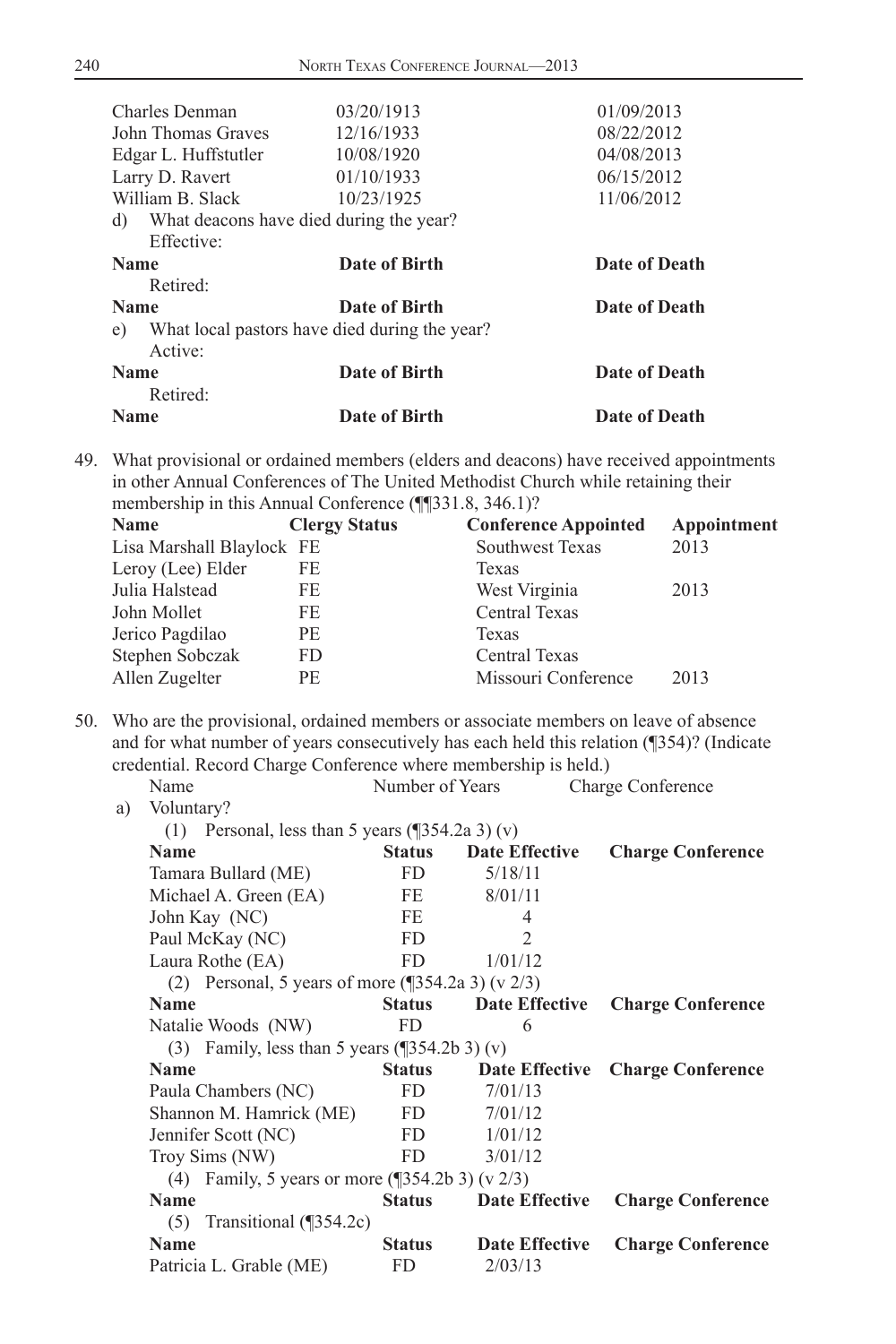| Traci Loveman (ME)                                                                                   | FD.           | 7/1/13                |                          |
|------------------------------------------------------------------------------------------------------|---------------|-----------------------|--------------------------|
| Involuntary ( $\sqrt{ }$ 355)? (v 2/3)<br>b)<br>Name                                                 | <b>Status</b> | Date Effective        | <b>Charge Conference</b> |
| 51. Who are granted sabbatical leave $(\sqrt{352})$ ? (v)                                            |               |                       |                          |
| Name                                                                                                 | <b>Status</b> | <b>Date Effective</b> | <b>Charge Conference</b> |
| Martha Myre                                                                                          | FE            | 1/01/13               |                          |
| 52. Who have been granted medical leave due to medical or disabling conditions ( $\sqrt{357}$ )? (v) |               |                       |                          |
| <b>Name</b>                                                                                          | <b>Status</b> | <b>Date Effective</b> | <b>Charge Conference</b> |
| L. Charles Stovall                                                                                   | FE.           | 7/01/12               |                          |
| Terry Ann Moore                                                                                      | FE.           | 1/01/11               |                          |
| Lewis N. Stokes                                                                                      | FL            | 7/01/10               |                          |
| Connie Millsap                                                                                       | FE            | 6/01/07               |                          |
| Larry Tinsley                                                                                        | <b>FE</b>     | 6/15/03               |                          |

 53. What members in full connection have been retired (¶358): (**List** alphabetically giving full name—first, middle, last—in that order. If retiring in the interim between conference sessions (¶358.2d), indicate the effective date of retirement.) (**Under ¶358.1, no vote required; under ¶358.2, v; under ¶358.3, v 2/3**)

Deacons

a) This year?

#### **Name (Date Effective)**

- b) Previously?
	- **Name (Date Effective)**

 Marilyn Atkinson, Josephine M. Biggerstaff, Betty D. Crowell, Barbara Edwards, Kathryn E. Johnson, Karan Marshall, Paul C. Sackett, Joyce Leslie Stephens, Charles W. Stokes, James Richard Wilson, Phyllis Clower Wilson, Jayne Coffman Wolfe, Rita Yoes.

#### Elders

| a)     | This year?          |                         |                       |
|--------|---------------------|-------------------------|-----------------------|
|        | Name                | <b>Years of Service</b> | <b>Date Effective</b> |
|        | Ann Barton          | 21                      | 7/1/2013              |
|        | William Mark Craig  | 42                      | 7/1/2013              |
|        | John Dillard        | 42                      | 7/1/2013              |
|        | Keith Head          | 39                      | 7/1/2013              |
|        | Van Lazaroff        | 16                      | 7/1/2013              |
|        | JoNell Lindh        | 11                      | 7/1/2013              |
|        | Robin Lovin         | 44                      | 7/1/2013              |
|        | J. Michael Miller   | 19                      | 7/1/2013              |
|        | John Peel           | 42                      | 7/1/2013              |
|        | Jim Pledger         | 38                      | 7/1/2013              |
|        | Norma Salinas       | 31                      | 7/1/2013              |
|        | <b>Stanley Seat</b> | 31                      | 7/1/2013              |
|        | Dennis Wilkinson    | 36                      | 7/1/2013              |
| $\sim$ | $n \cdot 10$        |                         |                       |

b) Previously?

 James Dale Abel, Elizabeth C. Alden, Charles Howard Allen, Joseph L. Allen, Richard Dean Atkinson, Leighton H. Bearden, Pat Beghtel-Mahle, Cletus Beights, Donald Ray Benton, John Carlyle Besse, Fred Lee Birdsong, Darrel Glen Blackmon, Sr, David R. Blackmon, Georjean H. Blanton, Norman Henry Bouffard, John H. Brand, Jim K. Brown, Jr., Mary Elizabeth Brundige, Ralph E. Burke, Jack P. Busby, Robert I. Bush, Carroll A. Caddell, Eduardo C. Cajiuat, R. Kennon L. Callahan, Ann Cardwell, Kenneth E. Carter, Jr., Lee Cary, Wallace E. Chappell, William L. Childers, Donald G. Coke, Lois G. Cooper, Robert O. Cooper, Charles A. Cox, Charles Edward Cox, Joyce Cravens, James Keith Cupples, Daniel Frank Dalton, Allie M. Davenport, D. Michael Daves, Victoria Davidson, Jefferson E. Davis,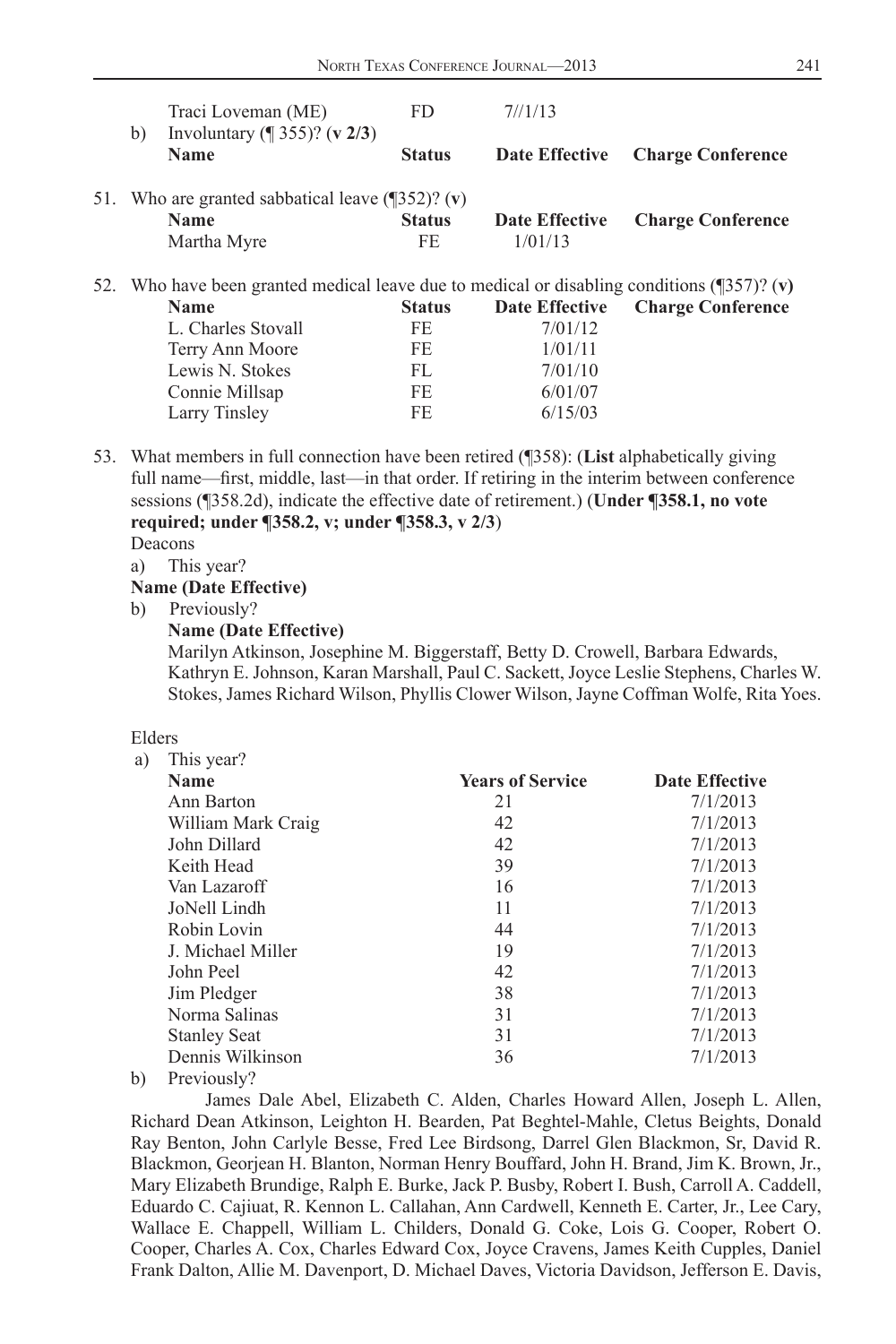Jr., Gaither Day, James F. Dean, Jr., Edmund Deane, Kenneth M. Dickson, Bettye L. Elledge, Craig Lewis Emerick, Millard Edgar Fairchild, S. Richard Flach, Gilbert Elmer Fleer, Richard L. Fleming, John R. Fraser, Guy Garrett, James M. Gatlin, Jack Miller Gibson, John Dennis Gondol, Walter James Goodwin, Jr., Joe Edwin Goolsby, Valrye Eugene Gordon, Leta B. Gorham, Forrest Duncan Graham, Philip E. Grimmett, Milton P. Guttierrez, II, James A. Gwaltney, Joseph R. Hale, Johnnie W. Haney, Sammy A. Hargrove, C. Michael Haynes, Doyle Steven Henderson, Ray D. Hennigh, H. Harrell Hicks, Douglas L. Hoke, Daniel Leppin Hoke, Diana Holbert, George R. Holcombe, Zan W. Holmes, Jr., Michael A. House, Harry E. Houseman, Leroy T. Howe, Joan H. Humphries, C. Dale Hunt, William B. Hutchinson, Johnny R. Irish, Michael R. Jackson, William H. Jacobs, W. T. Johnson, Dwight Henry Judy, James Keith, L. James E. Kirby, Larry Charles Krohn, Larry Kruger, Richard Arden Kuhlbars, Joan Gray LaBarr, John T. Lancaster, Kwame O. Lartey, Henry H. Lawson, Robert W. Lee, George Anfosso Lewis, Jr., Katherine Glaze Lyle, Jarratt Major, R. Benjamin Marshall, John William Matthews, Steven Edward Matthew, William K. McElvaney, H. Neill McFarland, Carl M. McGee, Kenneth Bennett McIntosh, Jack D. McNabb, Marjorie E. McNeir, J. Mac McPherson, Philip D. Mercer, Lawrence Meredith, Charles Jack Meyers, David E. Milam, Edgar B. Millican, Jimmie H. Mobley, Jr., Byron D. Myrick, Jung Yong Na**,** Charles Neal, Larry D. Nicholson, Glenn Alford Noblin, Wayne C. Odom, Susanne Marie Hott Orman, Jerry Paul Ott, Mather Poe Owen, Calvin Page, Thomas R. Peel, Thomas H. Price, Walter Ross Purkey, R. Gary Regan, Donald F. Renshaw, Jr., Glyn Rives, Thomas Q. Robbins, B. C. Robertson, John C. Rosenburg, Boyd Mack Sawyer, Richard E. Schaefer, Joe Shafer, Don T. Shaw, R. David Shawver, Benjamin J. Shinn, Jr., Philip L. Shuler, Jerry Matthews Simmons, Robert A. Simpson, Arnel Barton Smith, Ralph L. Smith, William Boyd Smith, Robert L. Spencer, Richard Stark, Montie W. Stewart, George E. Strickland, II, Henry R. Suche, Jr., David K. Switzer, John W. Tatum, Sr., John Earl Taylor, Nona Cranfill Thomas, Page Allison Thomas, George G. Topper, Justin Wade Tull, Merwin K. Turner, Granville Eugene Tyson, Fredric L. Utz, Duane L. VanGiesen, Glynn Julian Vickers, Lynn Vowell, Donald W. Waddell, Michael W. Walker, Robert Morgan Walker, Rodney Carrol Wallace, Earnest Walt, James M. Ward, R. Bruce Weaver, Woodrow Weilage, Donna Edwards Whitehead, Bobby D. Wilkie, Buist B. Wilson, Ramon L. Womack, Clay Arnold Yeager, Walter L. Zimmerman, Linn Caraway Zink

- 54. What associate members have been retired (¶358): (**List** alphabetically giving full namefirst, middle, last-in that order. If retiring in the interim between conference sessions (¶358.2d), indicate the effective date of retirement.) (**Under ¶358.1, no vote required; under ¶358.2, v; under ¶358.3, v 2/3**)
	- a) This year? **Name** Date Effective b) Previously? **Name** Date Effective Marilyn Annette Bozell
- 55. What provisional members have been retired before January 1, 2013 (¶358, 2008 *Book of Discipline*): (Indicate credential. If retiring in the interim between conference sessions (¶358.2d), indicate the effective date of retirement.) (**Under ¶358.1, no vote required; under ¶358.2, v; under ¶358.3, v 2/3)** 
	- a) This year? **(NOTE: Provisional members who reach mandatory retirement age and have not retired by Jan. 1, 2013 shall be discontinued (¶ 327.7) and listed in Q. 42.) Name (Date Effective)**
	- b) Previously? **Name (Date Effective)** Jeanne Davis, James Ken Hamric
- 56. Who have been recognized as retired local pastors (¶320.5):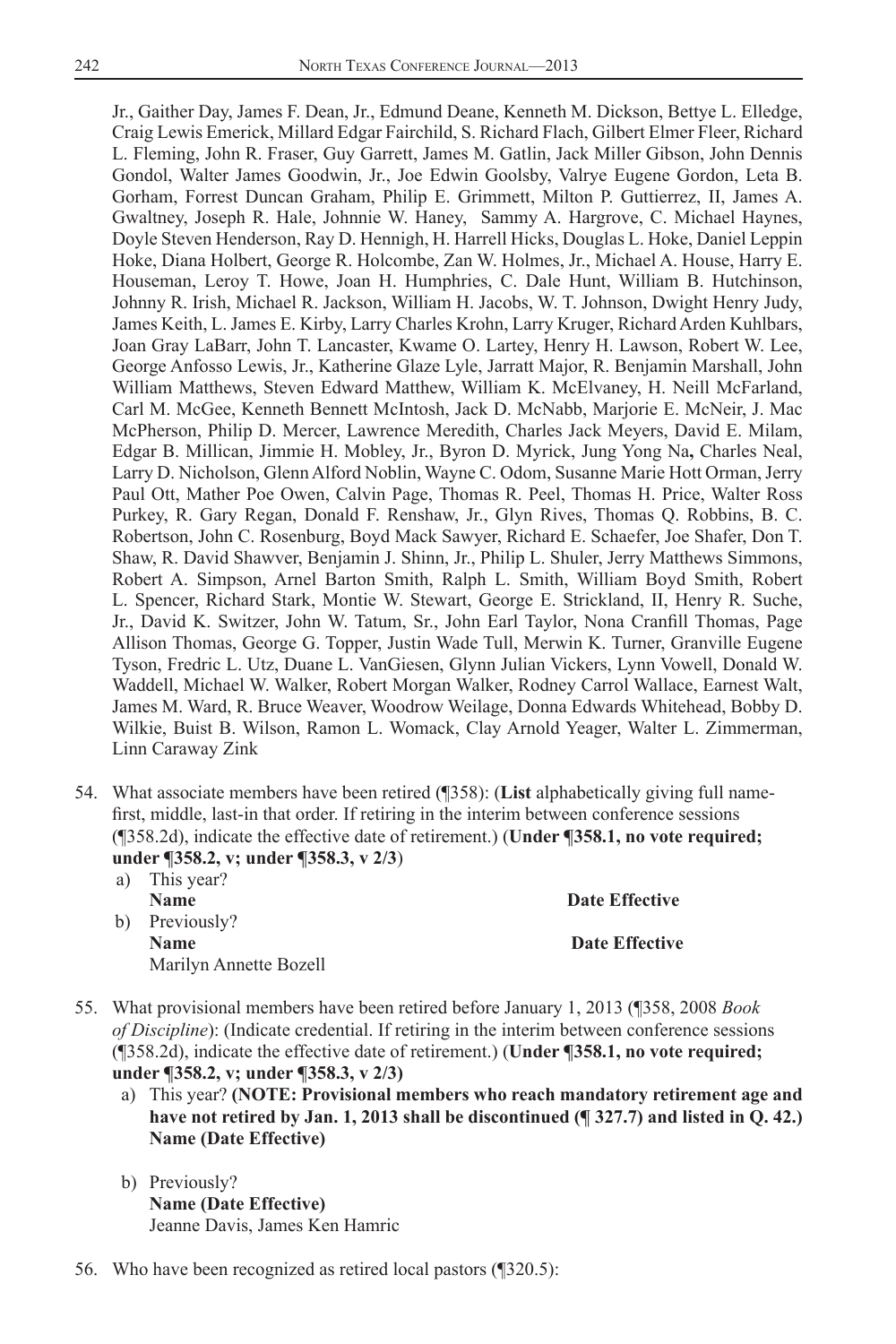a) This year?

#### **Name (Date Effective)**

Dennis Lynn Cates (7/1/13), Linda L. Marcum (7/1/13), Louis Pearce (7/1/13)

b) Previously?

#### **Name (Date Effective)**

Joel Arnold, Paul Bailey, Richard Brannan, Bill Brown, Danny Burnette, Nancy Butts, Linda Carmicle, John David Edwards, Albert E. Fisher, John Gowling, Charles I. Hahn, Edgar Wilson Halfast, Kay Hord, Joyce Lloyd, Jerry Mahle, Ouidga Meyers, Roberto Ramirez, Sr., Bob R. Sivils, Carl H. Sterling, Robert Turk, Sharon Welch, Stanley Welch, Billy Wilder

- 57. What is the number of clergy members of the Annual Conference:
	- a) By appointment category and conference relationship?

### (NOTES:

- (1) Where applicable, the question numbers on this report form corresponding to each category have been placed in parenthesis following the category title. Where these question numbers appear, the number reported in that category should agree with the number of names listed in the corresponding questions.
- (2) For the three categories of Appointments to Extension Ministries, report as follows:

 ¶344.1a, c): the number of clergy members appointed within United Methodist connectional structures, including district superintendents, or to an ecumenical agency.

 ¶344.1b): the number of clergy members appointed to extension ministries, under endorsement by the Division of Chaplains and Related Ministries of the General Board of Higher Education and Ministry.

 ¶344.1d): the number of clergy members appointed to other valid ministries, confirmed by a two-thirds vote of the Annual Conference.

 **Note: Report those in extension ministry in one category only.**

 See the Discipline paragraphs indicated for more detailed description of these appointment categories.)

 **Note: Those approved to serve as a local pastor, but not currently under appointment, are not counted as clergy members of the conference.**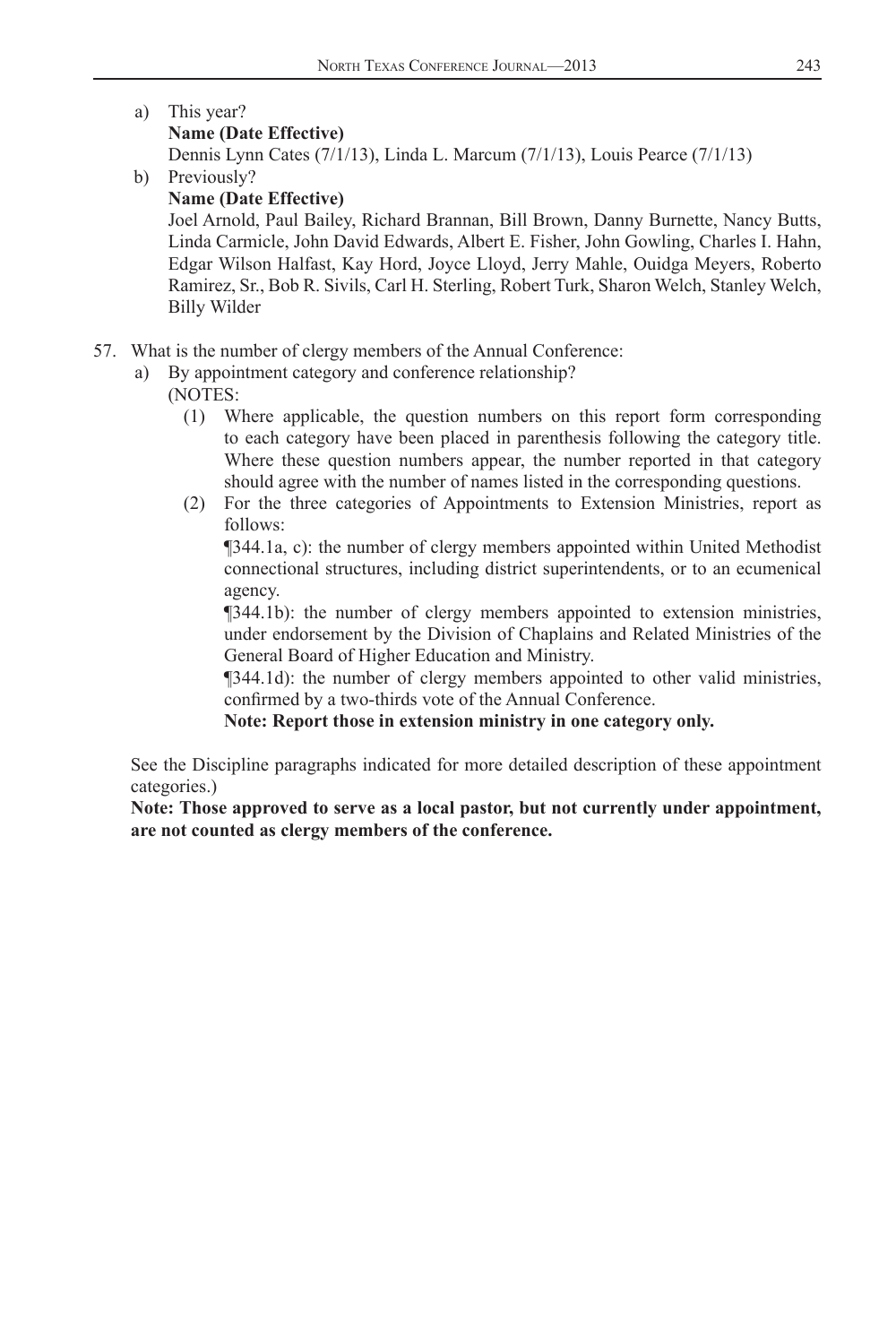| Categories                                                                                                                       | Deacons<br>in Full<br>Connection             | Elders<br>in Full<br>Connection       | Provi-<br>sional<br>Deacons                  | Provi-<br>sional<br>Elders                   | Associate<br>Members<br>& Affiliate<br><b>Members</b><br>With Vote | Full-<br>time<br>Local<br>Pastors | Part-<br>time<br>Local<br>Pastors |
|----------------------------------------------------------------------------------------------------------------------------------|----------------------------------------------|---------------------------------------|----------------------------------------------|----------------------------------------------|--------------------------------------------------------------------|-----------------------------------|-----------------------------------|
| Pastors and<br>deacons<br>whose<br>primary<br>appointment<br>is to a Local<br>Church<br>$($ ¶ $331.1c,$<br>339) (76, 78c)        | 27                                           | 187                                   |                                              | 24                                           | 1                                                                  | 31                                | 80                                |
| Deacons<br>(in full<br>connection<br>and<br>provisional)<br>serving<br>Beyond the<br>Local Church<br>$(\P$ 331.1a, b)<br>(78a,b) | 9                                            | <b>XXXXX</b><br>XXXXX<br><b>XXXXX</b> | 3                                            | <b>XXXXX</b><br><b>XXXXX</b><br><b>XXXXX</b> | <b>XXXXX</b><br>XXXXX<br><b>XXXXX</b>                              | XXXXX<br>XXXXX<br>XXXXX           | <b>XXXXX</b><br>XXXXX<br>XXXXX    |
| Appointments<br>to Extension<br>Ministries<br>$($ [316.1;<br>344.1a, c)<br>(77a)                                                 | XXXXX<br><b>XXXXX</b><br><b>XXXXX</b>        | 27                                    | <b>XXXXX</b><br><b>XXXXX</b><br><b>XXXXX</b> | 1                                            |                                                                    |                                   |                                   |
| Appointments<br>to Extension<br>Ministries<br>$($ [316.1;<br>344.1b) (77b)                                                       | <b>XXXXX</b><br><b>XXXXX</b><br><b>XXXXX</b> | 9                                     | <b>XXXXX</b><br><b>XXXXX</b><br><b>XXXXX</b> | 1                                            |                                                                    | 1                                 |                                   |
| Appointments<br>to Extension<br>Ministries<br>$($ [316.1;<br>344.1d) (77c)                                                       | <b>XXXXX</b><br><b>XXXXX</b><br><b>XXXXX</b> | 13                                    | XXXXX<br><b>XXXXX</b><br><b>XXXXX</b>        | $\overline{2}$                               |                                                                    | $\overline{2}$                    | 1                                 |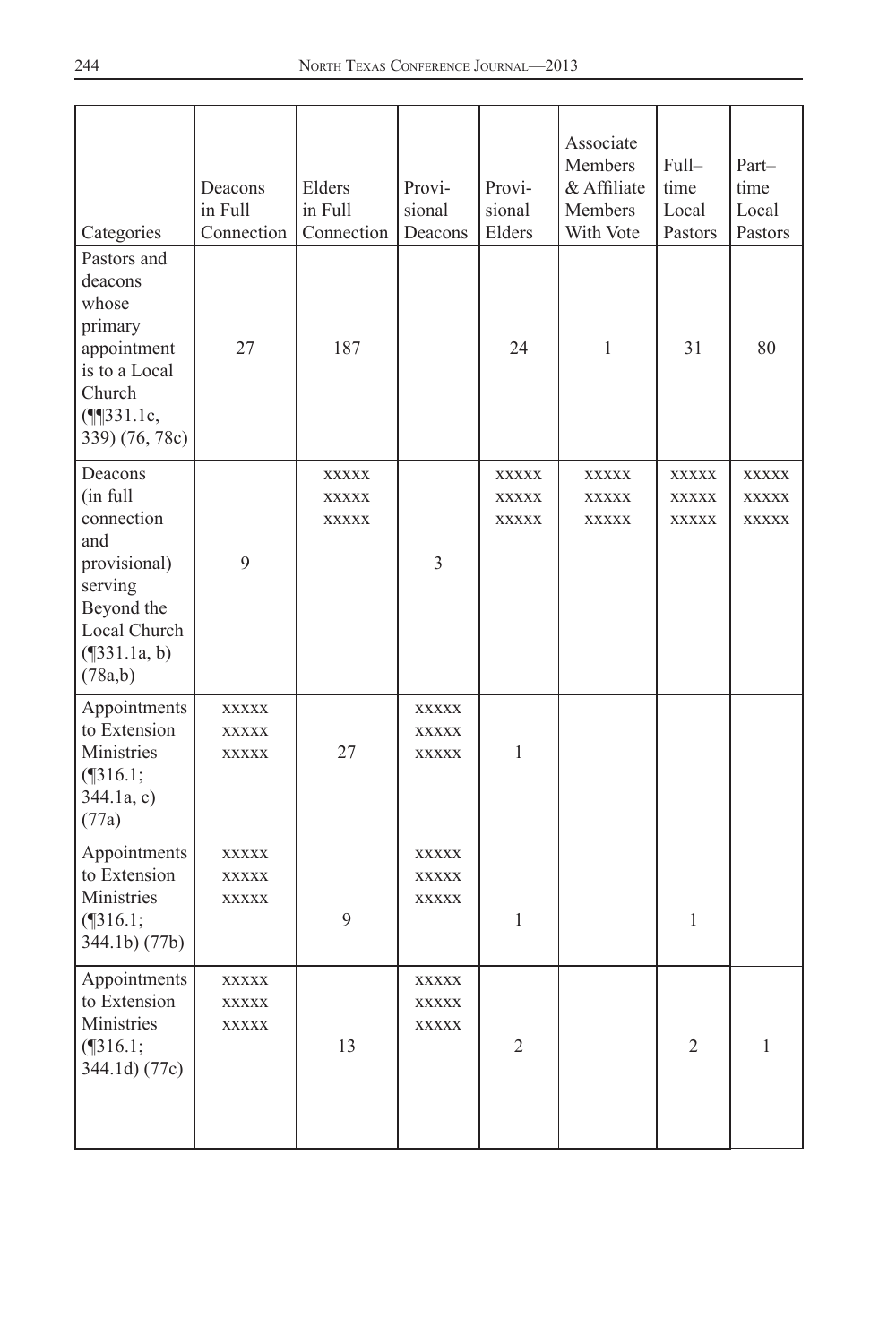| Appointments<br>to Attend<br>School<br>(9331.3) (79)   |                |                |   |                |                | XXXXX<br><b>XXXXX</b>        | <b>XXXXX</b><br><b>XXXXX</b> |
|--------------------------------------------------------|----------------|----------------|---|----------------|----------------|------------------------------|------------------------------|
| Appointed to<br>Other Annual<br>Conferences<br>(49)    | $\mathbf{1}$   | $\overline{4}$ |   | $\,1$          |                | XXXXX<br><b>XXXXX</b>        | XXXXX<br><b>XXXXX</b>        |
| On Leave<br>of Absence<br>(50a1, a2)                   | $\overline{4}$ | $\mathfrak{2}$ |   |                |                | <b>XXXXX</b><br><b>XXXXX</b> | <b>XXXXX</b><br><b>XXXXX</b> |
| On Family<br>Leave (50a3,<br>a4)                       | $\overline{4}$ |                |   |                |                | <b>XXXXX</b><br><b>XXXXX</b> | <b>XXXXX</b><br><b>XXXXX</b> |
| On Sabbatical<br>Leave<br>(51)                         |                | 1              |   |                |                | <b>XXXXX</b><br><b>XXXXX</b> | <b>XXXXX</b><br>XXXXX        |
| On Medical<br>Leave $(52)$                             |                | $\overline{4}$ |   |                |                | $\mathbf{1}$                 |                              |
| On<br>Transitional<br>Leave $(50a5)$                   | $\mathbf{1}$   | $\mathbf{1}$   |   |                |                | <b>XXXXX</b><br><b>XXXXX</b> | XXXXX<br><b>XXXXX</b>        |
| Retired (53,<br>54, 55)                                | 13             | 192            |   | $\overline{2}$ | $\mathbf{1}$   | <b>XXXXX</b><br><b>XXXXX</b> | <b>XXXXX</b><br><b>XXXXX</b> |
| Total<br>Number,<br>Clergy<br>Members                  | 59             | 440            | 3 | 31             | $\overline{2}$ | 35                           | 81                           |
| Grand<br>Total, All<br>Conference<br>Clergy<br>Members | 651            |                |   |                |                |                              |                              |

**Note: Information on clergy by race and gender in the annual conference is available through the General Council on Finance and Administration at www.gcfa.org.**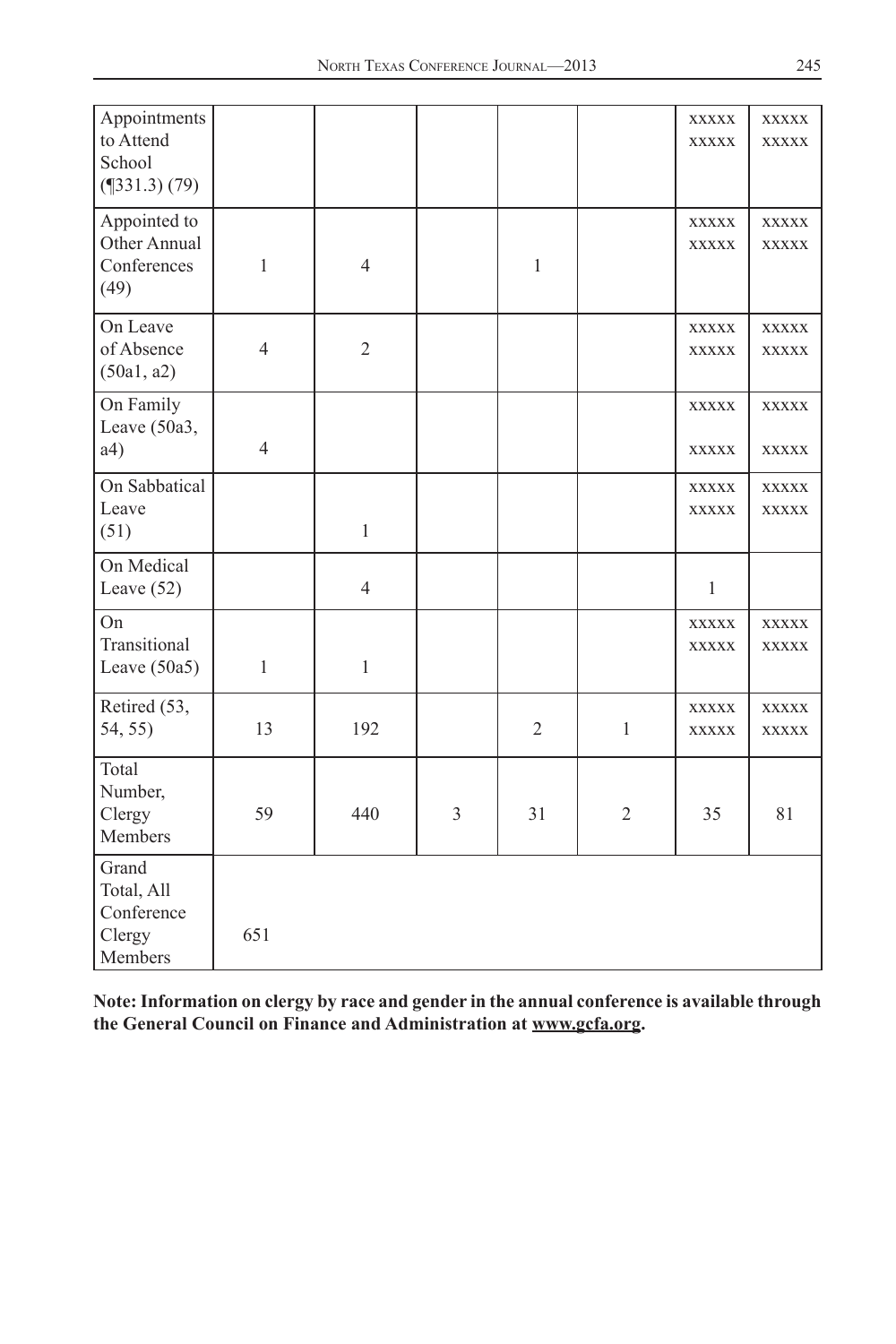### **PART III CERTIFICATION IN SPECIALIZED MINISTRY**

## **Note: Indicate credential of persons in Part III: FD, FE, PD, PE, AM, FL, PL, and LM.**

58. Who are the candidates in process for certification in specialized ministry?

| <b>Name</b>      | <b>Clergy/Lay Status</b> | <b>Specialized</b> |
|------------------|--------------------------|--------------------|
| <b>Ministry</b>  |                          |                    |
| Mark D. Beggs    | Lay                      | Church Music       |
| Diane P. Brown   | Lay                      | Church Music       |
| Chris Boyle      | Lay                      | Youth              |
| Marcia Ketner    | Lay                      | Youth              |
| Sheila Rowan     | Lay                      | Older Adult        |
| Charlene Nelson  | Lay                      | Children           |
| Virginia Ray Ash | Lay                      | Children           |
| Kay Ash          | Lay                      | Children           |
| Susan G. Burden  | Lay                      | Children           |
|                  |                          |                    |

59. Who is certified in specialized ministry? (List the areas of specialized ministry. Indicate by an asterisk those certified this year.)

| <b>Name</b>         | <b>Clergy/Lay Status</b> | <b>Specialized Ministry</b> |
|---------------------|--------------------------|-----------------------------|
| Jo Biggerstaff      | Clergy                   | Christian Education         |
| Karan Marshall      | Clergy                   | Christian Education         |
| Ben Marshall        | Clergy                   | <b>Christian Education</b>  |
| Jennifer Scott      | Clergy                   | Christian Education         |
| Mary Bishop         | Lay                      | Christian Education         |
| Evelyn Glass        | Lay                      | Christian Education         |
| Debra Gray          | Lay                      | <b>Christian Education</b>  |
| Linda Wheeler       | Lay                      | Christian Education         |
| Kelly Williams      | Lay                      | Christian Education         |
| Debbie Chapman      | Clergy                   | Church Music                |
| Karen Chraska       | Clergy                   | Church Music                |
| Terry Heislen       | Clergy                   | Church Music                |
| <b>Rusty King</b>   | Clergy                   | Church Music                |
| <b>Tim Morrison</b> | Clergy                   | Church Music                |
| Kristy Hassell      | Lay                      | Church Music                |
| Polly Rains         | Lay                      | Church Music                |
| Georgia Harrison    | Clergy                   | Youth                       |
| Rick Ostroski       | Lay                      | Youth                       |
| Sharon Welch        | Clergy                   | Spiritual Formation         |
| Katherine Betz      | Clergy                   | Older Adult                 |
| Victoria Shepherd   | Lay                      | <b>Church Business</b>      |
|                     |                          | Administration              |
| Joan Gray LaBarr    | Clergy                   | Christian Communication     |
| John A. Lovelace    | Lay                      | Christian Communication     |
|                     |                          |                             |

60. Who are transferred in as a certified person in specialized ministry? **Name Clergy/Lay Status Specialized Ministry Sending Conference**

- 61. Who are transferred out as a certified person in specialized ministry? **Name Clergy/Lay Status Specialized Ministry Receiving Conference Dale Daniels** Church Music North Georgia
- 62. Who have been removed as a certified person in specialized ministry? **Name Clergy/Lay Status Specialized Ministry**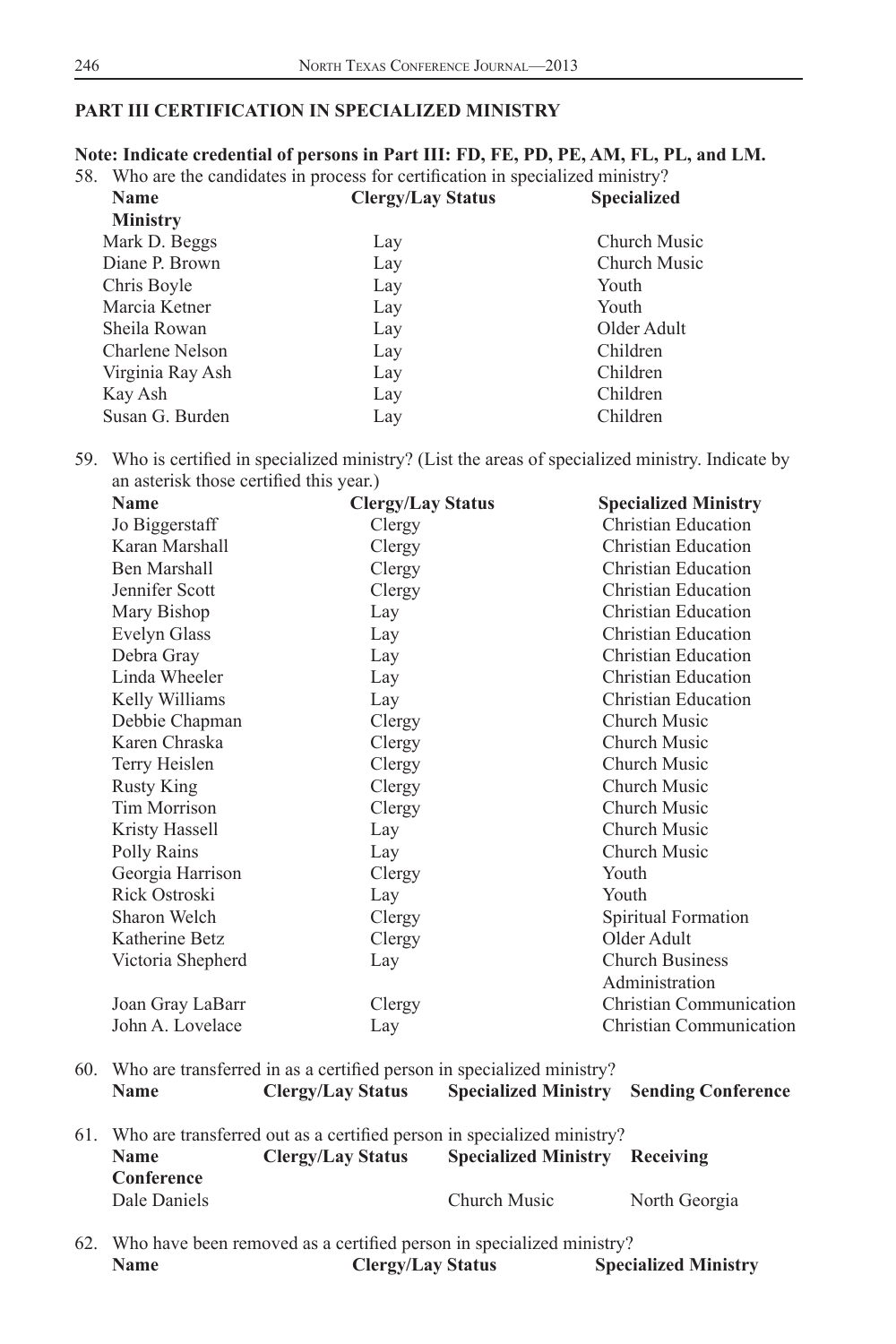63. Who are certified as lay ministers  $($  [271, and 666.10)? (List alphabetically giving full

#### **PART IV CERTIFIED LAY MINISTRY (¶(¶ 271, and 666.10** *The Book of Discipline***)**

name—first, middle, last—in that order, by district)

|                                                                                                                                                | <b>Name</b>                                                                                                                                                                                              | <b>District</b>                |                                                                                            |  |  |  |
|------------------------------------------------------------------------------------------------------------------------------------------------|----------------------------------------------------------------------------------------------------------------------------------------------------------------------------------------------------------|--------------------------------|--------------------------------------------------------------------------------------------|--|--|--|
|                                                                                                                                                | Virgil Aldag                                                                                                                                                                                             | NC.                            | Lake Cities                                                                                |  |  |  |
|                                                                                                                                                | <b>Steve Gibbs</b>                                                                                                                                                                                       | EA                             |                                                                                            |  |  |  |
|                                                                                                                                                | David Linson                                                                                                                                                                                             | <b>NW</b>                      |                                                                                            |  |  |  |
|                                                                                                                                                | Lori Massey                                                                                                                                                                                              | EA                             |                                                                                            |  |  |  |
|                                                                                                                                                | Mead McGee                                                                                                                                                                                               | NW                             |                                                                                            |  |  |  |
|                                                                                                                                                | Vic Sassone                                                                                                                                                                                              | NC.                            | Aldersgate                                                                                 |  |  |  |
|                                                                                                                                                | <b>PART V</b>                                                                                                                                                                                            |                                |                                                                                            |  |  |  |
| 7<br>8                                                                                                                                         | <b>DIACONAL MINISTERS</b>                                                                                                                                                                                |                                | (Paragraph numbers in questions 65-72 refer to The 1992 Book of Discipline)                |  |  |  |
|                                                                                                                                                | 64. Who constitute the Committee on Investigation ( $\sqrt{2703.3}$ )? (v)<br><b>Name</b>                                                                                                                |                                |                                                                                            |  |  |  |
|                                                                                                                                                | 65. Who are transferred in as diaconal ministers (¶312)?<br><b>Previous Annual Conference</b><br><b>Name</b><br>Date                                                                                     |                                |                                                                                            |  |  |  |
|                                                                                                                                                | 66. Who are transferred out as diaconal ministers (¶312)?<br><b>Pervious Annual Conference</b><br><b>Name</b><br>Date                                                                                    |                                |                                                                                            |  |  |  |
|                                                                                                                                                | 67. Who have had their conference relationship as diaconal ministers terminated by Annual<br>Conference action (¶313.3)? (Under ¶313.3a, no vote; under ¶313.3b, v 2/3)<br>Name<br><b>Date Effective</b> |                                |                                                                                            |  |  |  |
|                                                                                                                                                | 68. What diaconal ministers have died during the year?<br>a) Effective:                                                                                                                                  |                                |                                                                                            |  |  |  |
|                                                                                                                                                | <b>Name</b><br>b) Retired:                                                                                                                                                                               | Date of Birth                  | Date of Death                                                                              |  |  |  |
|                                                                                                                                                | <b>Name</b>                                                                                                                                                                                              | Date of Birth                  | <b>Date of Death</b>                                                                       |  |  |  |
|                                                                                                                                                | Florence Tooley                                                                                                                                                                                          | 01/28/19                       | 01/7/2013                                                                                  |  |  |  |
| 69. What diaconal ministers have been granted leaves of absence under ¶313.1a, c, d)<br>(disability, study/sabbatical, or personal leave): (v) |                                                                                                                                                                                                          |                                |                                                                                            |  |  |  |
|                                                                                                                                                | <b>Name</b>                                                                                                                                                                                              | <b>Type of Leave</b>           | <b>Date Originally Granted</b>                                                             |  |  |  |
|                                                                                                                                                | 70. What diaconal ministers have been granted an extended leave (¶313.1e):                                                                                                                               |                                |                                                                                            |  |  |  |
|                                                                                                                                                | <b>Name</b><br><b>Date Originally Granted</b>                                                                                                                                                            |                                |                                                                                            |  |  |  |
|                                                                                                                                                | 71. Who have returned to active status from extended leave $(\sqrt{313.1e})$ ? (v)?                                                                                                                      |                                |                                                                                            |  |  |  |
| <b>Name</b>                                                                                                                                    |                                                                                                                                                                                                          | <b>Date Originally Granted</b> |                                                                                            |  |  |  |
|                                                                                                                                                |                                                                                                                                                                                                          |                                | 72. Who have taken the retired relationship to the Annual Conference as diaconal ministers |  |  |  |

- (¶313.2): (**Under ¶313.2b, v 2/3**)
- a) This year?
	- **Name (Date Effective)**
- b) Previously?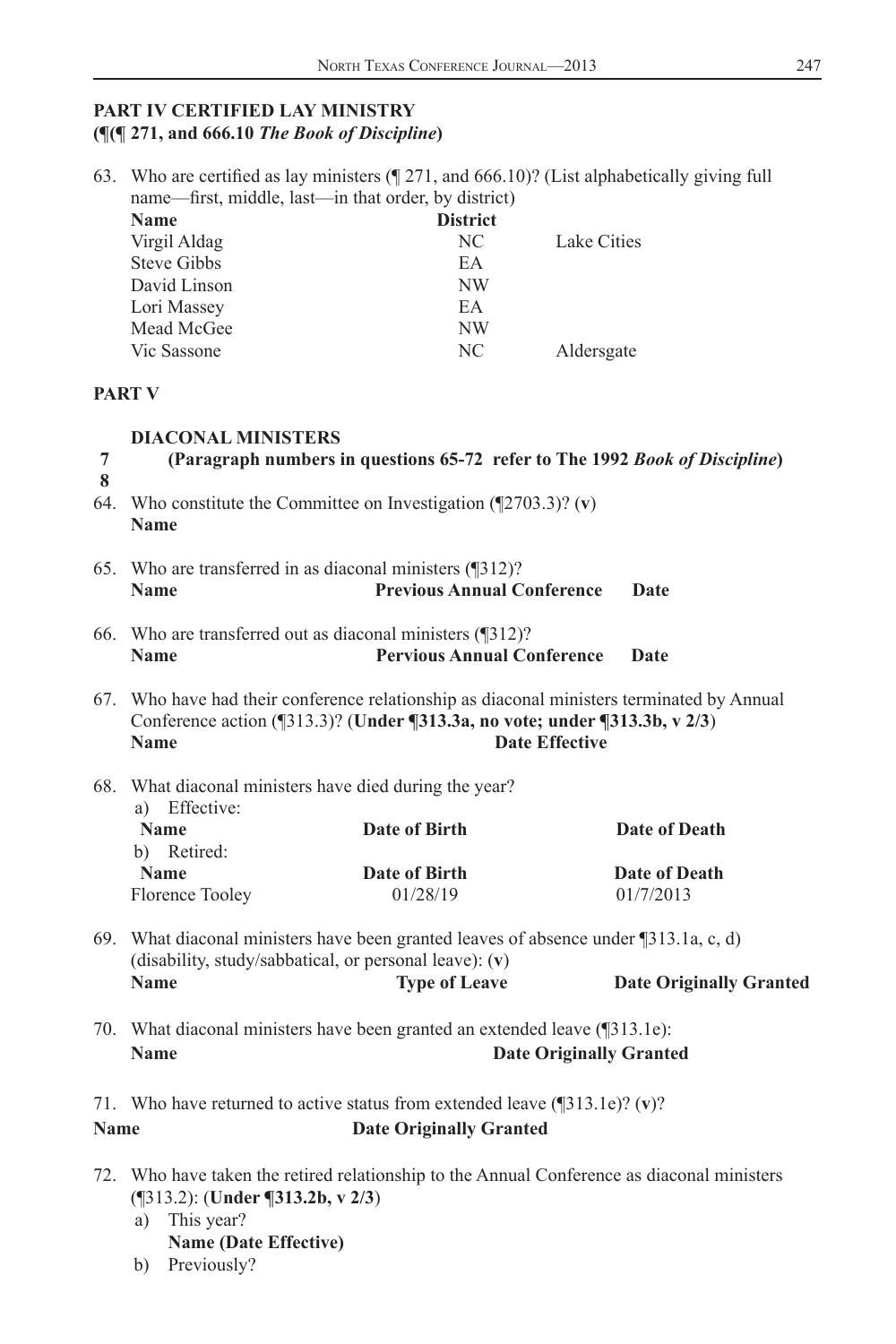#### **Name (Date Effective)**

 Grace Ashley, Jane Bach, Philip Eldridge Baker, Ray Davidson, Espie del Rosario, Patricia M. Evans, Royce Hardaway, Ann Love, Doris V. Manning, Opal Peyron, Margaret Robinson, Lillian Sills, Ray Starnes, Lane Tunnell, Elaine M. Ward, Jan Wiksten

#### **PART VI APPOINTMENTS AND CONCLUDING BUSINESS**

#### 73. Who are approved for less than full-time service?

 a) What associate members, provisional, or full elders are approved for appointment to less than full-time service, what is the total number of years for which such approval has been granted to each, and for what fraction of full-time service (in one-quarter increments) is approval granted (for purposes of equitable compensation claim and pension credit) ¶¶338.2, 342.2, 1506)? (**v 2/3, after 8 years v 3/4**):

| .<br><b>Name</b>          | Appointment      | <b>Fraction of Full Time</b> |
|---------------------------|------------------|------------------------------|
| Jin Hee Lee $(346.1)$     | (10)             | Three-Quarters Time          |
| Howard Strickland (346.1) | (8)              | One-Ouarter Time             |
| DonnaLea Sutton           | (2)              | One-Ouarter Time             |
| Seong Joon Park           | (7)              | Three-Quarters Time          |
| Albano Tayengo (346.1)    | (6)              | Three-Ouarters Time          |
| Duk Kun Kim (346.1)       | (5)              | Three-Quarters Time          |
| Terri Hale Whitgrove      | (2)              | One-Ouarter Time             |
| <b>Edwin Zarate</b>       | (1)              | One-Half Time                |
| Nakhoon Cho (346.1)       | (1)              | Three-Ouarter Time           |
| Jennifer Griffith Cobb    | (1)              | One-Half Time                |
| Lisa Marshall Blaylock    | (1)              | One-Half Time                |
| Scot Bontrager (PE)       | $\left(1\right)$ | One-Half Time                |
|                           |                  |                              |

 b) What deacons in full connection and provisional deacons are approved for appointment to less than full-time service (¶331.7)?

| <b>Name</b>            | Appointment | <b>Fraction of Full Time</b> |
|------------------------|-------------|------------------------------|
| Katherine Betz         | (3)         | One-Half Time                |
| Bonnie Bridger-Coffman | (2)         | One-Half Time                |
| Patricia Froehlich     | 1)          | Three-Quarter Time           |
| Lydia Pellikan         | (5)         | One-Half Time                |
| Sarah Roberts          | (1)         | Three-Ouarter Time           |
| Dina Steiner           | (5)         | One-Half Time                |
|                        |             |                              |

 74. Who have been appointed as interim pastors under the provisions of ¶338.3 since the last session of the annual conference, and for what period of time?

| Appointment            |                                |
|------------------------|--------------------------------|
| First UMC—Krum         | May 1, 2012-July 31, 2012      |
| Vista Ridge UMC        | June 15, 2012–August 15, 2012  |
| <b>FUMC Royse City</b> | July $1-30$ , $2012$           |
| Wesley UMC—McKinney    | November 1, 2012–June 30, 2013 |
| FUMC-Kaufman           | March 1, 2013–June 30, 2013    |
|                        |                                |

- 75. What changes have been made in appointments since the last annual conference session? (Attach list. Include and identify Appointments Beyond the Local Church (Deacons) and Appointments to Extension Ministries (Elders). Give effective dates of all changes.)
- 76. What elders (full connection and provisional), associate members, and local pastors are appointed to ministry to the local church and where are they appointed for the ensuing year? (Attach a list.)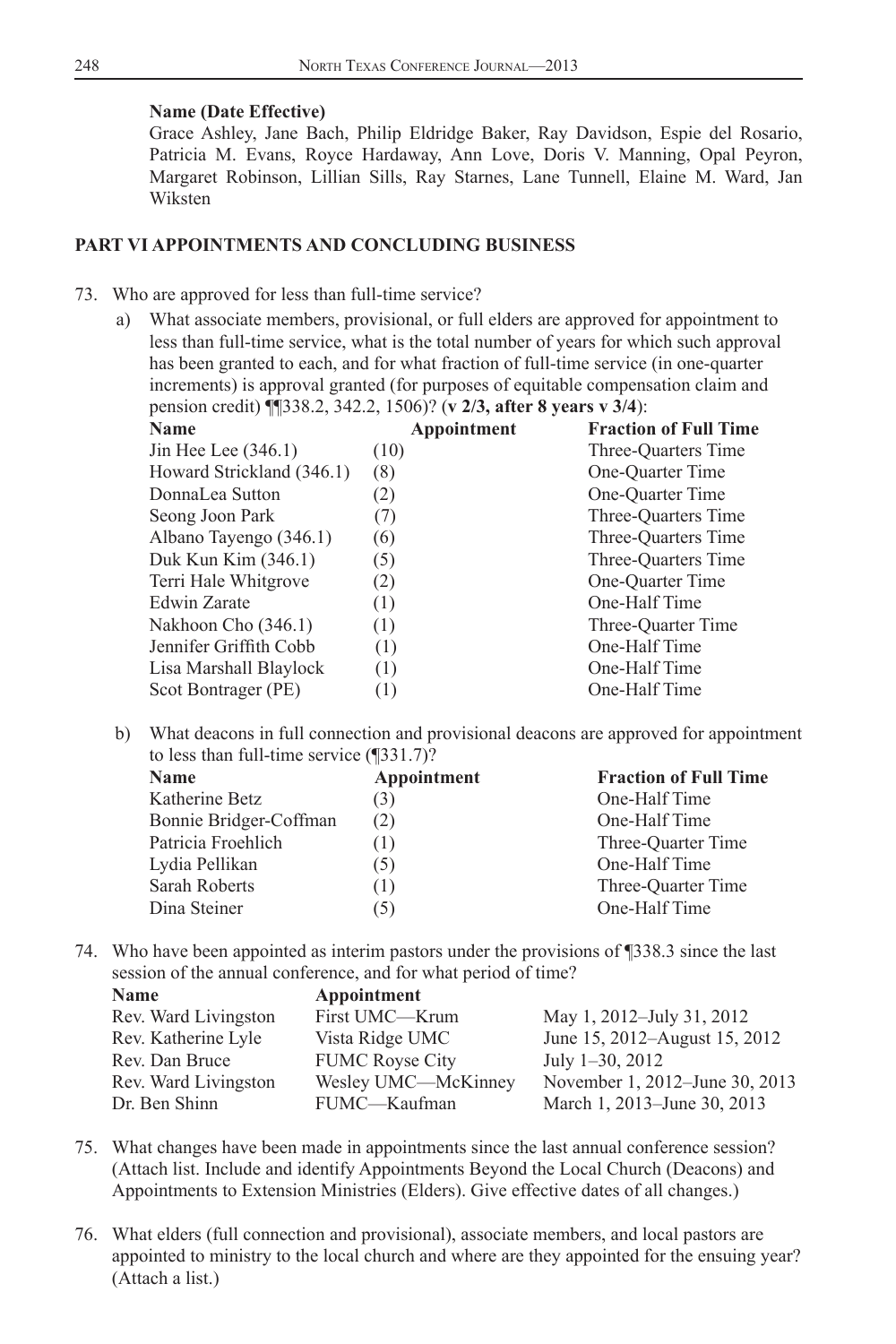- 77. What elders (full connection and provisional), associate members, and local pastors are appointed to extension ministries for the ensuing year? (Attach a list)
	- a) Within the connectional structures of United Methodism (¶344.1a, c)?
	- b) To ministries endorsed by the Board of Higher Education and Ministry (344.1b)?
	- c) To other valid ministries under the provisions of ¶344.1d? **(v 2/3)** James Pierce
- 78. Who are appointed as deacons (full connection and provisional) for the ensuing year? (Attach a list.)
	- a) Through non-United Methodist agencies and settings beyond the local church (¶331.1a)?
	- b) Through United Methodist Church-related agencies and schools within the connectional structures of The United Methodist Church (¶331.1b)?
	- c) Within a local congregation, charge, or cooperative parish (¶331.1c)?
- 79. Who are appointed to attend school (¶416.6)? (List alphabetically all those whose prime appointment is to attend school.) Name Clergy Status School

 80. Where are the diaconal ministers appointed for the ensuing year (¶310) [**1992 Discipline**]? (Attach list)

 81. What other personal notations should be made? (Include such matters as changes in pension credit (¶1506.5), corrections or additions to matters reported in the "Business of the Annual Conference" form in previous years, and legal name changes of clergy members and diaconal ministers.) John Hicks who was listed as deceased in Question 45 is not deceased. 11/28/12

Philip Eldridge Baker years of service changed to 34 years in Diaconal Service Record.

 82. Where and when shall the next Conference Session be held (¶603.2, 3)? Richardson, Texas

2013–2016 March 2013